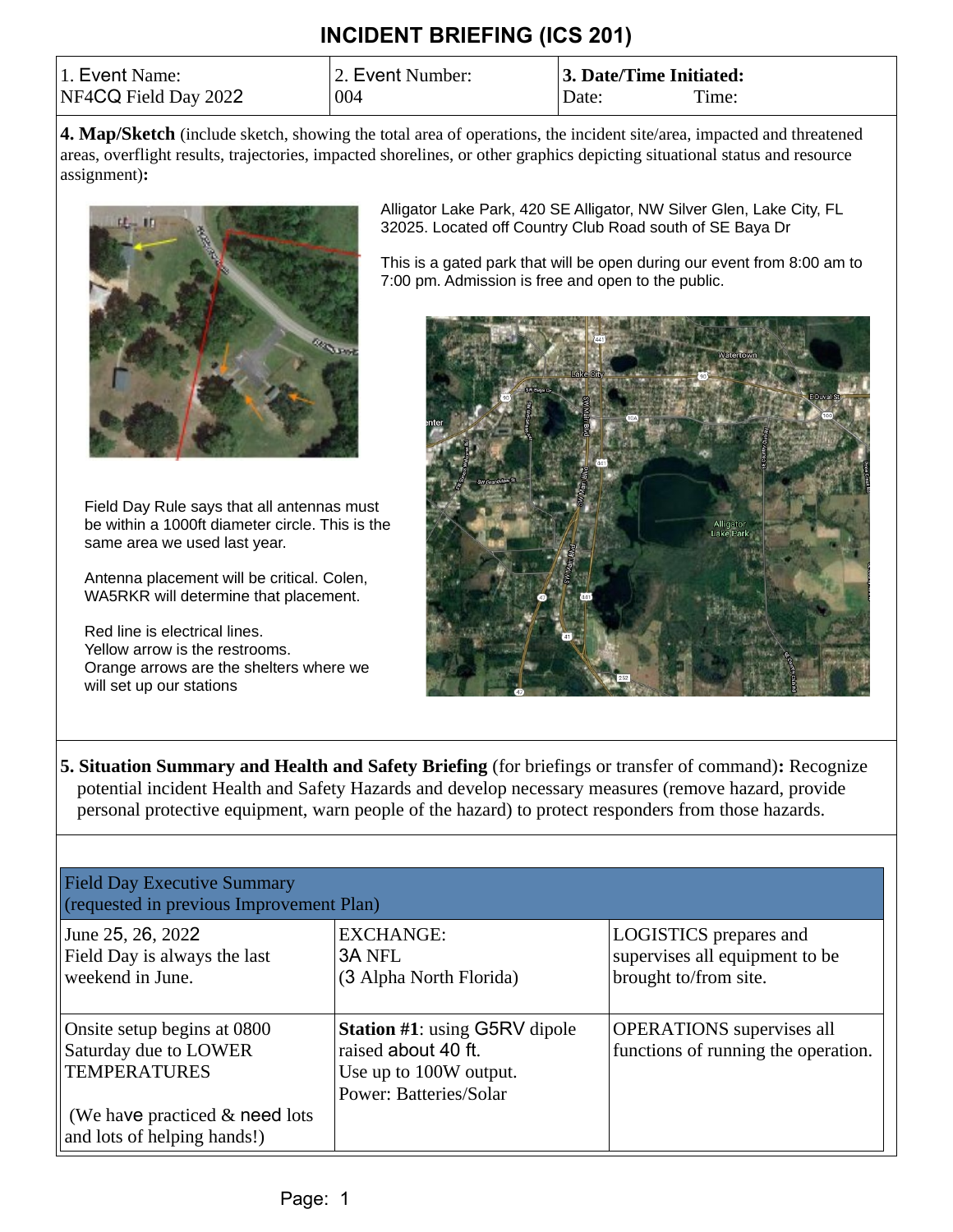| Once set up -- we may disperse,<br>get lunch, come back at NOON to<br>test-operate                             | <b>Station #2 Using G5RV</b> antenna.<br>Use up to 100W output.<br>Power: Generators.                                                                                                    | <b>FINANCE &amp; ACCOUNTING</b><br>supervises documentation for<br>submission to ARRL.                                               |
|----------------------------------------------------------------------------------------------------------------|------------------------------------------------------------------------------------------------------------------------------------------------------------------------------------------|--------------------------------------------------------------------------------------------------------------------------------------|
| Lunch on your own<br>Please coordinate lunch so that we<br>have at least 2 people there with<br>the equipment. | <b>Station #3 (Demo station during</b><br>public visits) Using EFHW or<br>Chameleon<br>Use up to 100W output.<br>Power: Generator/Batteries/Solar                                        | <b>PIO/GOTA Station</b><br>available for non-hams during<br>visiting hours<br>Free Satellite Station -- try to get<br>bonus points!! |
| Actual Field Day starts at 2 PM<br><b>CALL SIGN</b><br>NF4CQ<br>(Columbia Amateur Radio<br>Society Call)       | <b>1 Free VHF transmitter -- data</b><br>station can do the radiograms<br>required for bonus points.<br>Connect to N5CBP-10 145.070<br>or KN4YGT-10 on 145.070<br>Power: Batteries/Solar | All bonus point photo<br>documentation goes to<br>Documentation Email (see below)                                                    |
| 3 HF Transmitters, Class 3A                                                                                    | Try every band from 160 to 2<br>meters!!<br>Try every mode you want -- CW,<br>FT8, PSK, RTTY, VOICE                                                                                      | All bonus point photo<br>documentation goes to<br>Documentation Email (see below)                                                    |

| <b>SAFETY CONSIDERATIONS</b>   |                                                                                                                                                     |
|--------------------------------|-----------------------------------------------------------------------------------------------------------------------------------------------------|
| COVID-19                       | Strongly suggest vaccinations.<br>Follow current rules as of that date.                                                                             |
| <b>SUN</b>                     | Avoid sunburn and over-heating. Use sunscreen, cover, hats, and drink<br>lots of Fluids                                                             |
| <b>RESTROOM</b>                | Need to locate restrooms based on actual location.                                                                                                  |
| <b>OVER STRESS INJURIES</b>    | This is a FUN event. Plan ahead and limit your efforts on the day of the<br>Event to what is SAFE for your body!! Don't hesitate to "take a break." |
| Fire / Explosion / Electricity | Fire Extinguishers near Generators / Fuel.<br>Exercise great care with fuel.<br>Exercise great care with electrical cables.                         |
| <b>SECURITY</b>                | Lock vehicles if not attended.<br>Avoid leaving valuables out in sight.                                                                             |

| 6. Prepared by: Name: D.B.Swartz | <b>Example 1</b> Position/Title: planning<br>Signature: /s/ |
|----------------------------------|-------------------------------------------------------------|
| ICS 201, Page 1                  | Date/Time: 5/12/2021 6 PM Update_                           |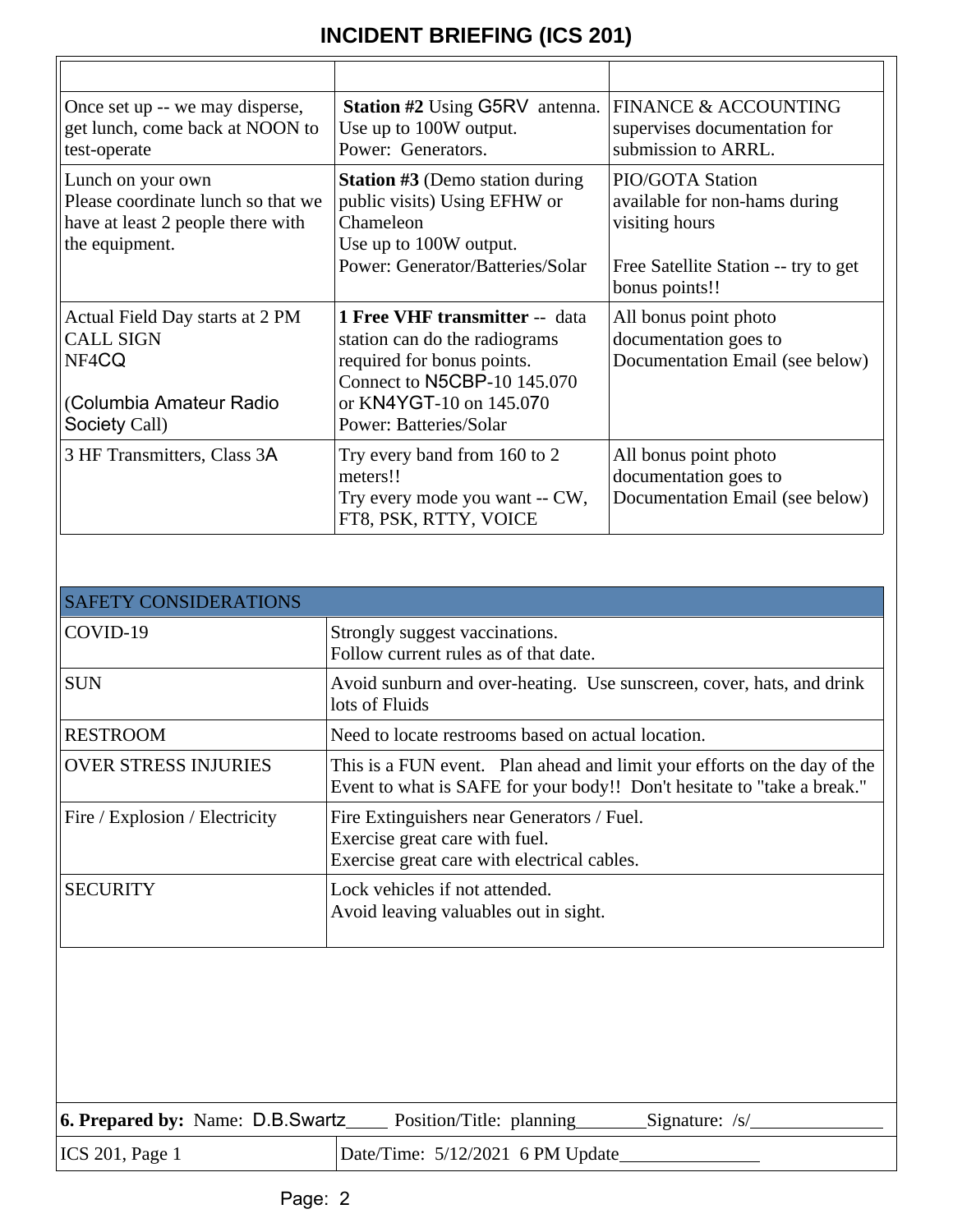THIS PAGE RESERVED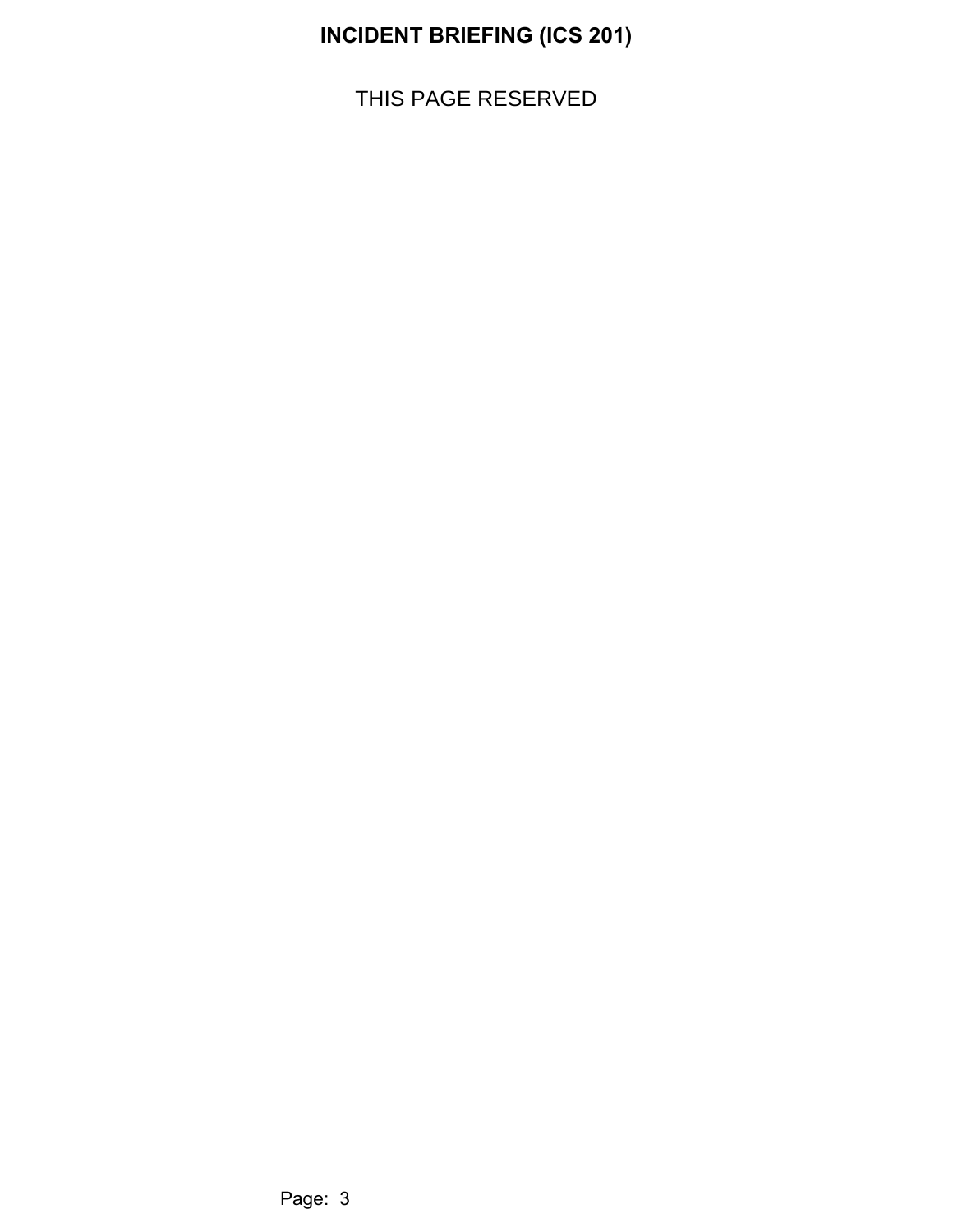| 1. Event Name:       | 2. Event Number: | 3. Date/Time Initiated: |       |
|----------------------|------------------|-------------------------|-------|
| NF4CQ Field Day 2022 |                  | Date:                   | Гіmе: |

**7. Current and Planned Objectives:**

#### q **PARTICIPANT: PLEASE PRINT A COPY OF THIS AND BRING WITH YOU TO KEEP TRACK!**

|                                     | <b>Suggested Experience Check Off</b>                                            |                     |                                                  |                      |  |
|-------------------------------------|----------------------------------------------------------------------------------|---------------------|--------------------------------------------------|----------------------|--|
| No.                                 | Item                                                                             | <b>Check</b><br>off | Sign off (if needed for later<br>Taskbook entry) | "Bragging<br>Points" |  |
| 1                                   |                                                                                  | ❏                   | Mentor                                           | 10                   |  |
| $\overline{c}$                      | Make 5 Field Day FT8 Contacts                                                    | ❏                   |                                                  | 10                   |  |
| $\mathfrak{S}$                      | Make 5 Field Day PSK Contacts                                                    | $\Box$              |                                                  | 10                   |  |
| $\overline{\mathbf{4}}$             |                                                                                  | ❏                   |                                                  | 10                   |  |
| 5                                   | Make 5 Field Day SSB Contacts                                                    | $\Box$              |                                                  | 10                   |  |
| 6                                   | Compose, post, and send 2 radiograms using<br>WINLINK for Field Day bonus points | $\Box$              | Copy received by Documentation                   | 20                   |  |
| 7                                   | Make a Field Day contact on 80 meters                                            | ❏                   |                                                  | 10                   |  |
| 8                                   | Make a Field Day contact on 10 meters                                            | ❏                   |                                                  | 20                   |  |
| 9                                   | Make a Field Day contact on 6 meters                                             | $\Box$              |                                                  | 30                   |  |
| 10                                  |                                                                                  | $\Box$              | Mentor                                           | 20                   |  |
| 11                                  | Keep log for someone for 1 hour                                                  | $\Box$              |                                                  | 30                   |  |
| 12                                  | Make 5 CW contacts -- OK to use FLDGI                                            | $\Box$              |                                                  | 30                   |  |
| 13                                  | Set up an HF antenna and obtain SWR under 2:1<br>on 80 meters (tuner allowed)    | $\Box$              |                                                  | 20                   |  |
| 14                                  | Set up an HF antenna and obtain SWR under 2:1<br>on 40 meters (tuner allowed)    | $\Box$              |                                                  | 20                   |  |
| 15.                                 |                                                                                  | $\Box$              |                                                  | 20                   |  |
| 16                                  |                                                                                  | $\Box$              |                                                  | 40                   |  |
|                                     |                                                                                  |                     |                                                  |                      |  |
| <b>GRAND TOTAL BRAGGING POINTS:</b> |                                                                                  |                     |                                                  |                      |  |

A. Safety for All.

B. Have fun and learn!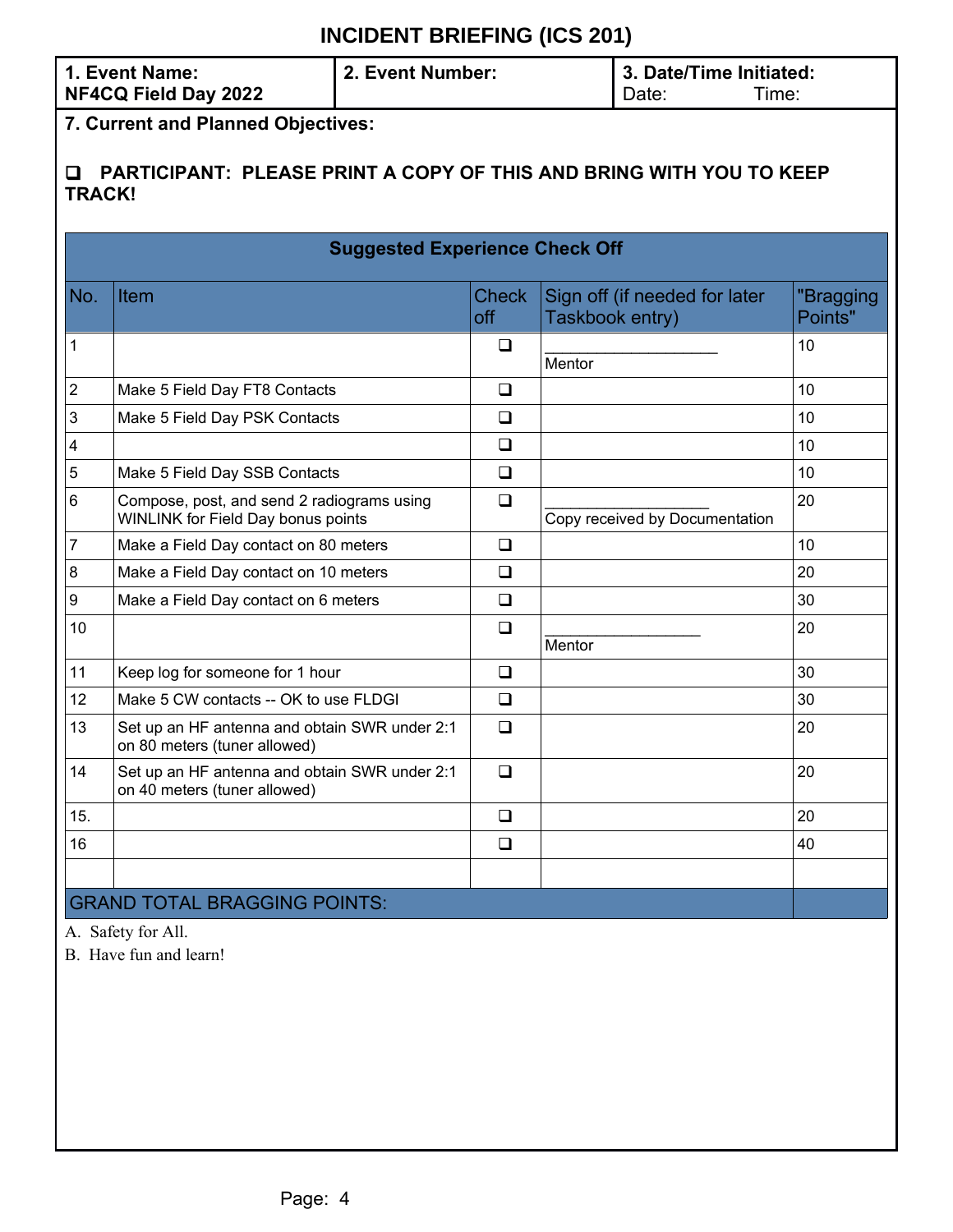| 1. Event Name:<br>NF4CQ Field Day 2022               |                                                                                                                                                                                                                                                                                                                                                                                                                                                                                                                                                                                                                                                                                                                                                                                                                                                                                                                                                                                                                                                                                                                                                                                                                                | 2. Event Number:                                                                                                                                                                                                                              | 3. Date/Time Initiated:<br>Date:<br>Time:                              |
|------------------------------------------------------|--------------------------------------------------------------------------------------------------------------------------------------------------------------------------------------------------------------------------------------------------------------------------------------------------------------------------------------------------------------------------------------------------------------------------------------------------------------------------------------------------------------------------------------------------------------------------------------------------------------------------------------------------------------------------------------------------------------------------------------------------------------------------------------------------------------------------------------------------------------------------------------------------------------------------------------------------------------------------------------------------------------------------------------------------------------------------------------------------------------------------------------------------------------------------------------------------------------------------------|-----------------------------------------------------------------------------------------------------------------------------------------------------------------------------------------------------------------------------------------------|------------------------------------------------------------------------|
|                                                      |                                                                                                                                                                                                                                                                                                                                                                                                                                                                                                                                                                                                                                                                                                                                                                                                                                                                                                                                                                                                                                                                                                                                                                                                                                | 8. Current and Planned Actions, Strategies, and Tactics:                                                                                                                                                                                      |                                                                        |
| Time:                                                | Actions:                                                                                                                                                                                                                                                                                                                                                                                                                                                                                                                                                                                                                                                                                                                                                                                                                                                                                                                                                                                                                                                                                                                                                                                                                       |                                                                                                                                                                                                                                               |                                                                        |
|                                                      |                                                                                                                                                                                                                                                                                                                                                                                                                                                                                                                                                                                                                                                                                                                                                                                                                                                                                                                                                                                                                                                                                                                                                                                                                                | DOCUMENTATION EMAIL -- SEND ALL DOCUMENTATION COPIES FOR POINTS TO                                                                                                                                                                            |                                                                        |
| <b>ALWAYS</b>                                        |                                                                                                                                                                                                                                                                                                                                                                                                                                                                                                                                                                                                                                                                                                                                                                                                                                                                                                                                                                                                                                                                                                                                                                                                                                | info.NF4CA@gmail.com<br>THIS IS THE EMAIL ADDRESS OF THE DOCUMENTATION UNIT FOR 2022                                                                                                                                                          |                                                                        |
| April                                                | $\Box$<br>$\Box$<br>$\Box$<br>logging                                                                                                                                                                                                                                                                                                                                                                                                                                                                                                                                                                                                                                                                                                                                                                                                                                                                                                                                                                                                                                                                                                                                                                                          | Brad: Find volunteers for leadership positions<br>Saturday April 2, practice set up vhf/uhf antenna on tower and get on the air, vhf winlink<br>Saturday April 16 practice set up hf antennas and alternate power, get on the air, all modes, |                                                                        |
| 6 weeks in<br>advance and<br>following               | PIO: SUGGESTIONS FROM SCOTT ROBERTS KK4ECR ARRL-NFL PIO (See his column, page<br>O.<br>2 of NLF Section May, 2021 QST - https://arrl-nfl.org/wp-content/uploads/2022/04/00-QST-NFL-April-<br>2022.pdf<br>Within the next week, send out a personal invitation (not a press release) to each contact,<br>$\bullet$<br>letting them know about Field Day and inviting them to visit your Field Day site. You can attach<br>the What is ARRL Field Day? Flier to the email<br>A few days to a week after sending the initial invite, follow up with key media and public officials<br>by phone or in person to extend an invitation to Field Day. (If you are going to visit in person, it<br>does not hurt to take a box of donuts to leave for their office.)<br>In early June, send a follow-up email to remind your contacts of the dates for Field Day and any<br>special events you may have at your event that they may with to attend. (Free food, special<br>tours of you Field Day site, or any classes.)<br>About two weeks prior to Field Day, send a press release to the news desk of all your media<br>$\bullet$<br>outlets. This will help to get your event on their calendar and when assignments are given for |                                                                                                                                                                                                                                               | the weekend, your event will be one of the considered events to cover. |
| 4 weeks in<br>advance                                | OPERATIONS: Confirm networking plans -- Note: networking with N3FJP how-to from<br>$\Box$<br>Logistics Confirm having the emergency generators tested.<br>$\Box$                                                                                                                                                                                                                                                                                                                                                                                                                                                                                                                                                                                                                                                                                                                                                                                                                                                                                                                                                                                                                                                               |                                                                                                                                                                                                                                               |                                                                        |
| $\Box$<br>❏<br>3 weeks in<br>O.<br>advance<br>$\Box$ |                                                                                                                                                                                                                                                                                                                                                                                                                                                                                                                                                                                                                                                                                                                                                                                                                                                                                                                                                                                                                                                                                                                                                                                                                                | OPERATIONS: Procure the necessary logging software<br>LOGISTICS: Confirm Power Supplies are sufficient for stations<br>OPERATIONS to provide training opportunities for use of ICOM7300,                                                      |                                                                        |
| 1-2 weeks in<br>advance                              |                                                                                                                                                                                                                                                                                                                                                                                                                                                                                                                                                                                                                                                                                                                                                                                                                                                                                                                                                                                                                                                                                                                                                                                                                                |                                                                                                                                                                                                                                               |                                                                        |
| Sat June 11                                          | Check the HF antennas, coax, portable masts etc are packed<br>$\Box$<br>Make sure the ropes and anchors for wire antennas are packed<br>$\Box$<br>$\Box$                                                                                                                                                                                                                                                                                                                                                                                                                                                                                                                                                                                                                                                                                                                                                                                                                                                                                                                                                                                                                                                                       |                                                                                                                                                                                                                                               |                                                                        |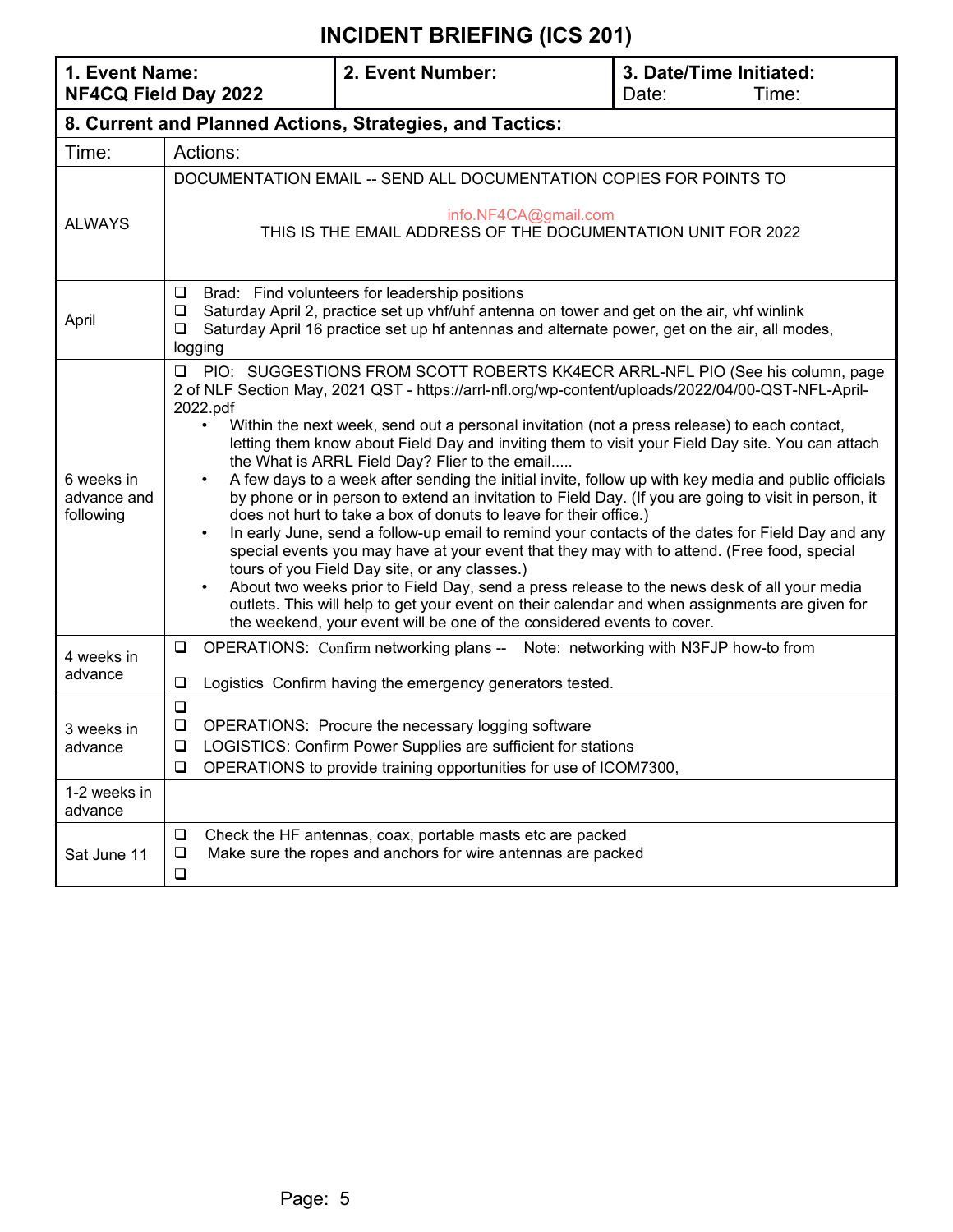| 1. Event Name:                       |                                                                                                                                                                                                                                                                                                                                                                                                                                                                                                                                                                                                                                                                                                                                                                                                                                                                                                                                                                                                                                                                                                                                                                                                                                         | 2. Event Number:                                                                                                                                                                                                                                                                                                                                                                 | 3. Date/Time Initiated: |
|--------------------------------------|-----------------------------------------------------------------------------------------------------------------------------------------------------------------------------------------------------------------------------------------------------------------------------------------------------------------------------------------------------------------------------------------------------------------------------------------------------------------------------------------------------------------------------------------------------------------------------------------------------------------------------------------------------------------------------------------------------------------------------------------------------------------------------------------------------------------------------------------------------------------------------------------------------------------------------------------------------------------------------------------------------------------------------------------------------------------------------------------------------------------------------------------------------------------------------------------------------------------------------------------|----------------------------------------------------------------------------------------------------------------------------------------------------------------------------------------------------------------------------------------------------------------------------------------------------------------------------------------------------------------------------------|-------------------------|
| NF4CQ Field Day 2022                 |                                                                                                                                                                                                                                                                                                                                                                                                                                                                                                                                                                                                                                                                                                                                                                                                                                                                                                                                                                                                                                                                                                                                                                                                                                         |                                                                                                                                                                                                                                                                                                                                                                                  | Time:<br>Date:          |
| <b>WEEK</b><br><b>BEFORE</b>         | $\square$ PIO to send media press releases and appropriate information –<br>$\Box$<br>send copies of releases and/or published coverage to PLANNING SECTION for <b>BONUS</b><br>POINTS, to DOCUMENTATION, info.NF4CA@gmail.com<br><b>QPIO</b> issues invitations to ELECTED GOVERNMENT OFFICIALS (county commissioners) and<br>SERVED AGENCY REPRESENTATIVES INCLUDING COLUMBIA COUNTY SHERIFF<br>COPY DOCUMENTATION (info.NF4CA@gmail.com) on EMAIL FOR ALL INVITATIONS<br>$\square$ PIO<br>FOR POINTS CREDIT.<br>$\square$ Mike, Mark post outreach through SOCIAL MEDIA and $\square$<br>document with photo/screenshot to<br>DOCUMENTATION (info.NF4CA@gmail.com) Create a PDF if possible of the documentation and<br>send to Documentation.<br>RELEVANT ARRL RULE TEXT: Social Media: 100 points for promoting your Field Day<br>activation to the general public via an active, recognized and utilized social media platform<br>(Facebook, Twitter, Instagram, etc). This bonus is available to bona fide amateur radio clubs and<br>Field Day groups that welcome visitors to their operation. Individual participants do not qualify<br>for this bonus. Club websites do not qualify for this bonus. Available to all classes |                                                                                                                                                                                                                                                                                                                                                                                  |                         |
| Thursday<br>Evening<br>7PM           | ⊔                                                                                                                                                                                                                                                                                                                                                                                                                                                                                                                                                                                                                                                                                                                                                                                                                                                                                                                                                                                                                                                                                                                                                                                                                                       | O OPERATIONS: ZOOM TABLE TOP DRESS REHEARSAL -- ORGANIZED BY OPERATIONS<br>Everyone is invited, leadership requested to attend if possible.<br>Review the networking plans, and computers, passwords, etc. .                                                                                                                                                                     |                         |
| <b>FRIDAY</b><br>10AM<br>onward      | Sections to check out networking, logging software, computers, anything that needs to be checked<br>⊔<br>out, so that there is enough time to FIX anything that needs fixing.<br>If there is anything remaining to be done with antennas etc, will be attended to then.<br>$\Box$                                                                                                                                                                                                                                                                                                                                                                                                                                                                                                                                                                                                                                                                                                                                                                                                                                                                                                                                                       |                                                                                                                                                                                                                                                                                                                                                                                  |                         |
| Friday<br>Afternoon &<br>Evening     | LOGISTICS: BUY gasoline for the generator (lets have 3 5-gallon jugs on hand) Do we need a<br>u.<br>CHAIN to lock them to a trailer. Give one set of keys to OPERATIONS.<br>OPERATIONS: DIGITAL BULLETIN (BONUS POINT) OPERATIONS to coordinate having this<br>□<br>message captured transmitted at 6pm / 9 pm Eastern - 3.5975, 7.095, 14.095 45.45-baud Baudot,<br>PSK31 in BPSK mode and MFSK16 on a daily revolving schedule. THEY DON'T ALWAYS SEND ALL<br><b>VERSIONS</b><br>OPERATIONS Email the text of the bulletin to (info.NF4CA@gmail.com)<br>◘<br>OPERATIONS: SSB BULLETIN (BONUS POINT) OPERATIONS to coordinate having this<br>◻<br>message captured at 9:49 PM Eastern - 3.99, 7.29, 14.29 (Note the 7.29 is full AM with carrier!)<br>Bulletin schedule: https://www.arrl.org/files/file/Field-Day/2022/4 37-2022%20W1AW%20Sked%20-<br>%20Rev%20Mar%202022.pdf<br><b>QEmail the text of the bulletin to (info.NF4CA@gmail.com)</b> We have to submit the TEXT that you<br>copied.                                                                                                                                                                                                                                      |                                                                                                                                                                                                                                                                                                                                                                                  |                         |
| Saturday<br>$(6/25)$ 8:00 -<br>11:00 | ⊔<br><b>OPERATIONS Setup crew Check-In</b><br>⊔<br>⊔                                                                                                                                                                                                                                                                                                                                                                                                                                                                                                                                                                                                                                                                                                                                                                                                                                                                                                                                                                                                                                                                                                                                                                                    | <b>SATURDAY MORNING SETUP</b><br>LOGISTICS is in charge of delivery of all equipment -- please keep track<br>OPERATIONS: Setup crew Install radios, primary and backup antennas, feedlines, tuners, logging<br>laptops, (Primary Generator, Solar PV and emergency back-up) power, and associated equipment at<br>Station 1, Station 2, Station 3, GOTA and Satellite locations. |                         |
|                                      | ⊔                                                                                                                                                                                                                                                                                                                                                                                                                                                                                                                                                                                                                                                                                                                                                                                                                                                                                                                                                                                                                                                                                                                                                                                                                                       | OPERATIONS: Setup crew Testing: Station 1, Station 2, Station 3, GOTA and Satellite Radio<br>Systems for planned bands and operating modes: CW, SSB Phone, and Digital (FT-8, FT-4, other)<br>Verify that the radios, computers, logging all works.                                                                                                                              |                         |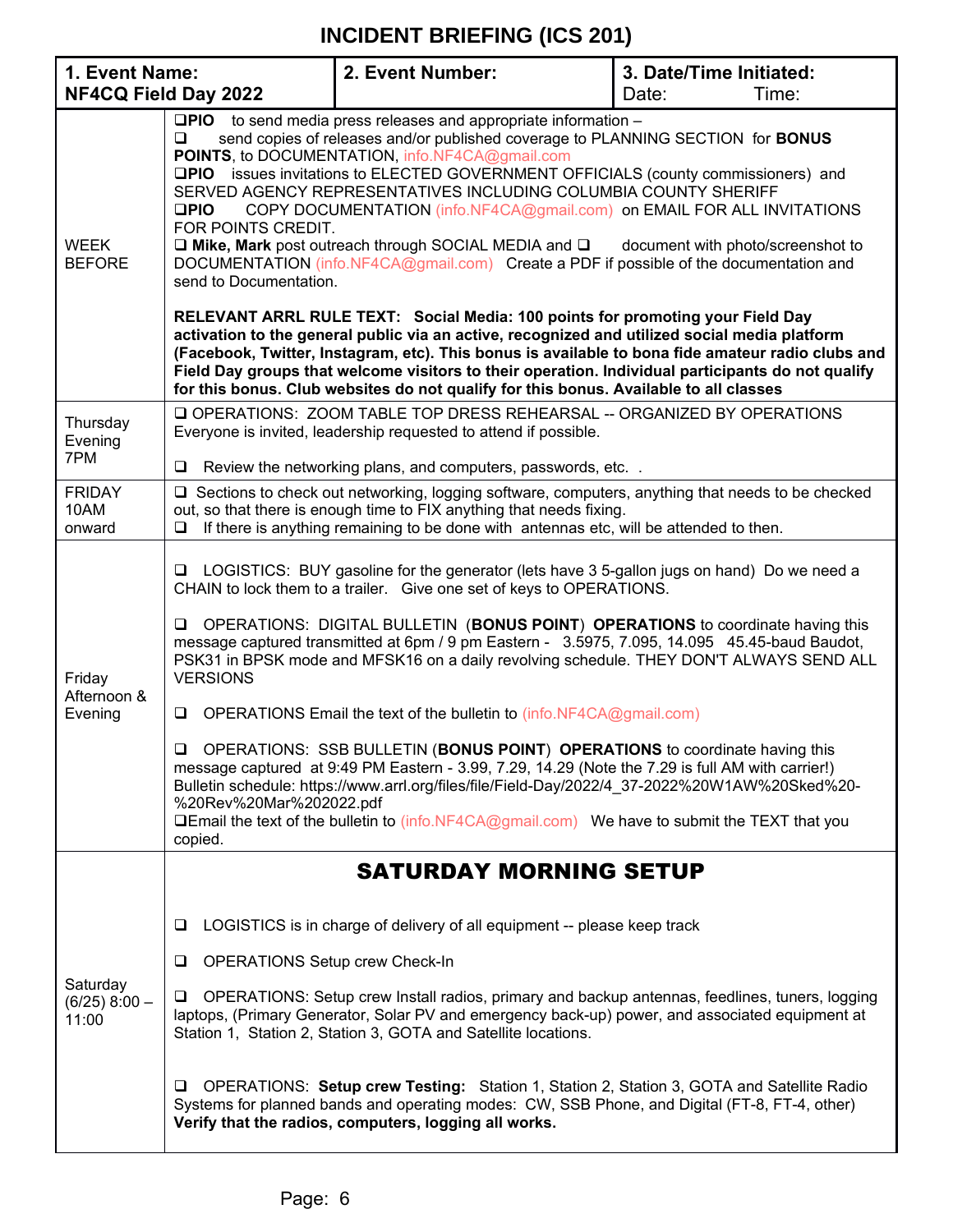| 1. Event Name:<br>NF4CQ Field Day 2022      |                                                                                                                                                                                                                                                                                                                                                                                                                                                                                                                                                                                                                                                              | 2. Event Number:                                                                                                                                                                                                                                                                                                                                                                                                                                                                                                                                                                                                                                                                                                                                                                                                                                                                                                                                                                                                                                          | 3. Date/Time Initiated:<br>Time:<br>Date: |
|---------------------------------------------|--------------------------------------------------------------------------------------------------------------------------------------------------------------------------------------------------------------------------------------------------------------------------------------------------------------------------------------------------------------------------------------------------------------------------------------------------------------------------------------------------------------------------------------------------------------------------------------------------------------------------------------------------------------|-----------------------------------------------------------------------------------------------------------------------------------------------------------------------------------------------------------------------------------------------------------------------------------------------------------------------------------------------------------------------------------------------------------------------------------------------------------------------------------------------------------------------------------------------------------------------------------------------------------------------------------------------------------------------------------------------------------------------------------------------------------------------------------------------------------------------------------------------------------------------------------------------------------------------------------------------------------------------------------------------------------------------------------------------------------|-------------------------------------------|
| $11:00 -$<br>13:00                          | <b>BREAK AND LUNCH AFTER SETUP</b><br>OPERATIONS: Lunch – LUNCH ON YOUR OWN —Since our equipment will be in a public park,<br>❏<br>some of us will need to remain there. Maybe we can send someone to bring back lunch.<br>PIO to send photos documenting PUBLIC ACCESSIBLE LOCATION for Bonus Points, TO<br>u.<br>(info.NF4CA@gmail.com)<br>Create a PDF and send to Documentation so it can be submitted.<br>Photographer to send photos documenting PUBLIC INFORMATION TABLE (Demo Station) for<br>⊔<br><b>Bonus Points</b> , with appropriate subject line to (info.NF4CA@gmail.com) Create a PDF and submit to<br>Documentation so it can be submitted. |                                                                                                                                                                                                                                                                                                                                                                                                                                                                                                                                                                                                                                                                                                                                                                                                                                                                                                                                                                                                                                                           |                                           |
| $14:00 -$<br>16:00                          |                                                                                                                                                                                                                                                                                                                                                                                                                                                                                                                                                                                                                                                              | Invited Guests and public visitor time (have handouts and demonstrations ready)                                                                                                                                                                                                                                                                                                                                                                                                                                                                                                                                                                                                                                                                                                                                                                                                                                                                                                                                                                           |                                           |
| <b>BEGINNING</b><br>2 PM<br><b>SATURDAY</b> | ⊔<br>⊔<br>Q.<br>increasing their entry category"<br>⊔<br>be careful to set this properly!<br>OPERATIONS: Participants Check-In,<br>$\Box$                                                                                                                                                                                                                                                                                                                                                                                                                                                                                                                    | <b>FIELD DAY CONTACTS BY PARTICIPANTS</b><br><b>PARTICIPANTS:</b> Operators work in pairs whenever possible (Operator and Logger) making and<br>logging (QSO's) contacts to other radio clubs participating in the 2022 ARRL Field Day event at Station<br>1, Station 2, Station 3, GOTA and optionally at Satellite Station 4.<br>OPERATIONS may wish to arrange and publish a schedule of signups for operating.<br>We plan to make the FT8 log automatically again. You will probably need to log PSK31, RTTY,<br>CW, or SSB contacts using the logging computer yourself.<br>□ Keep it to three transmitters that "count" maximum at all times. One GOTA, One VHF, and<br>One Satellite radio are "free" " Groups are allowed one dedicated satellite transmitter station without<br>We may use cell phones, or HT's (146.420 simplex) to talk between the two stations, depending on<br>what works. You can also see what band the other station is operating on via the Logging Software --<br>Monitor local repeaters for assisting arriving hams. |                                           |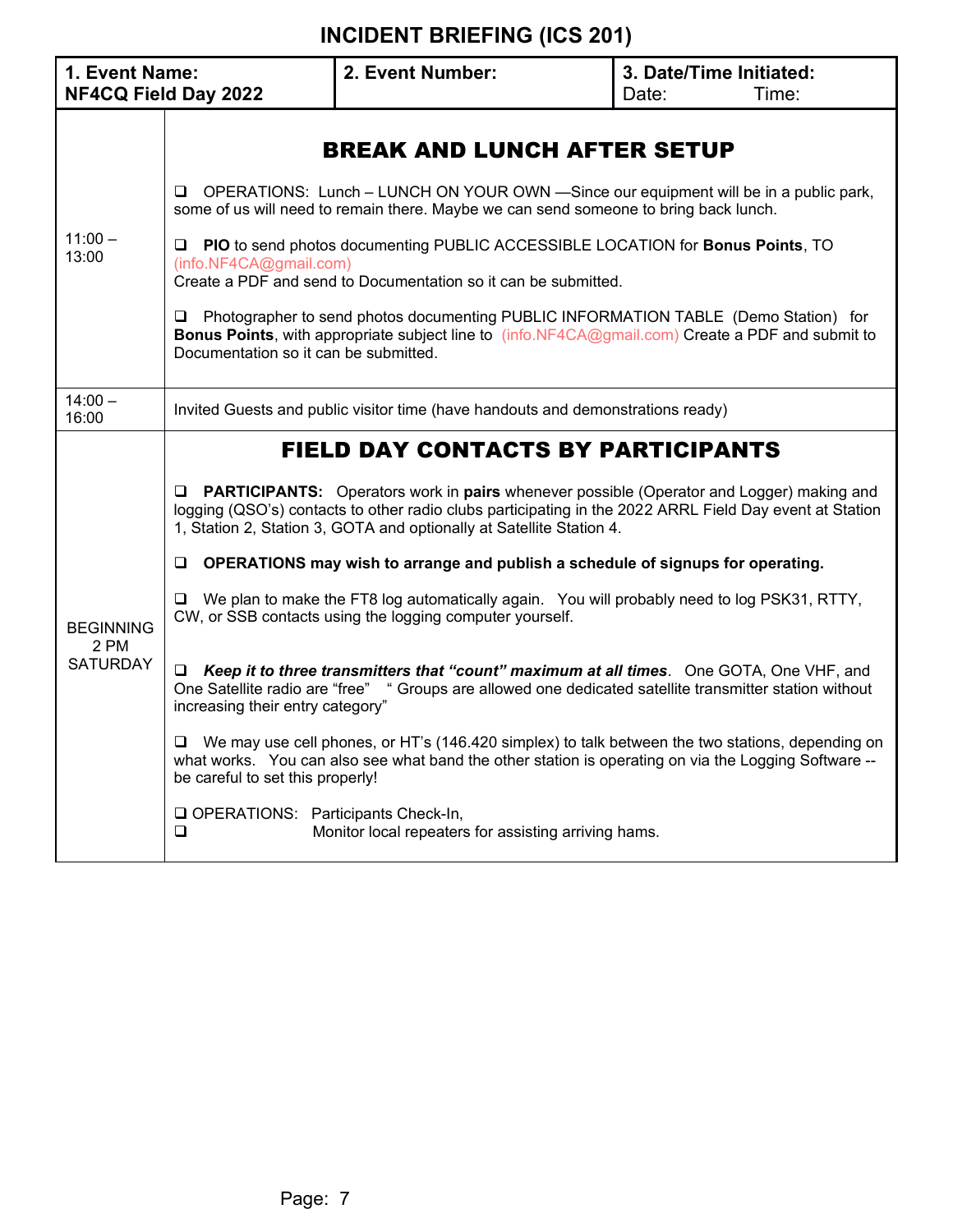| 1. Event Name:<br>NF4CQ Field Day 2022 | 2. Event Number:                                                                                                                                                                                                                                                                                                                                                                                                                                                                                                                                                                                         | 3. Date/Time Initiated:<br>Date: | Time: |
|----------------------------------------|----------------------------------------------------------------------------------------------------------------------------------------------------------------------------------------------------------------------------------------------------------------------------------------------------------------------------------------------------------------------------------------------------------------------------------------------------------------------------------------------------------------------------------------------------------------------------------------------------------|----------------------------------|-------|
|                                        | <b>BONUS POINT EFFORTS AND DOCUMENTATION</b>                                                                                                                                                                                                                                                                                                                                                                                                                                                                                                                                                             |                                  |       |
|                                        | <b>SAFETY OFFICER</b>                                                                                                                                                                                                                                                                                                                                                                                                                                                                                                                                                                                    |                                  |       |
|                                        | □ SAFETY OFFICER: Carry out reviews of safety techniques and fill out the Safety Check<br>List -- write at the bottom that you carried it out and sign it, take photo, and send as PDF<br>document to (info.NF4CA@gmail.com)                                                                                                                                                                                                                                                                                                                                                                             |                                  |       |
|                                        | THIS FORM IS ENCLOSED IN THIS PACKET BEFORE THE OFFICIAL FIELD DAY RULES.                                                                                                                                                                                                                                                                                                                                                                                                                                                                                                                                |                                  |       |
|                                        | ARRL RULE: 7.3.17 Safety Officer Bonus: A 100-point bonus may be earned by having a person<br>serving as a Safety Officer for those groups setting up Class A stations. This person must verify that all<br>safety concerns on the Safety Check List (found in the ARRL Field Day Packet) have been adequately<br>met. This is an active bonus – simply designating someone as Safety Officer does not automatically<br>earn this bonus. A statement verifying the completion of the Safety Check List must be included in the<br>supporting documentation sent to ARRL HQ in order to claim this bonus. |                                  |       |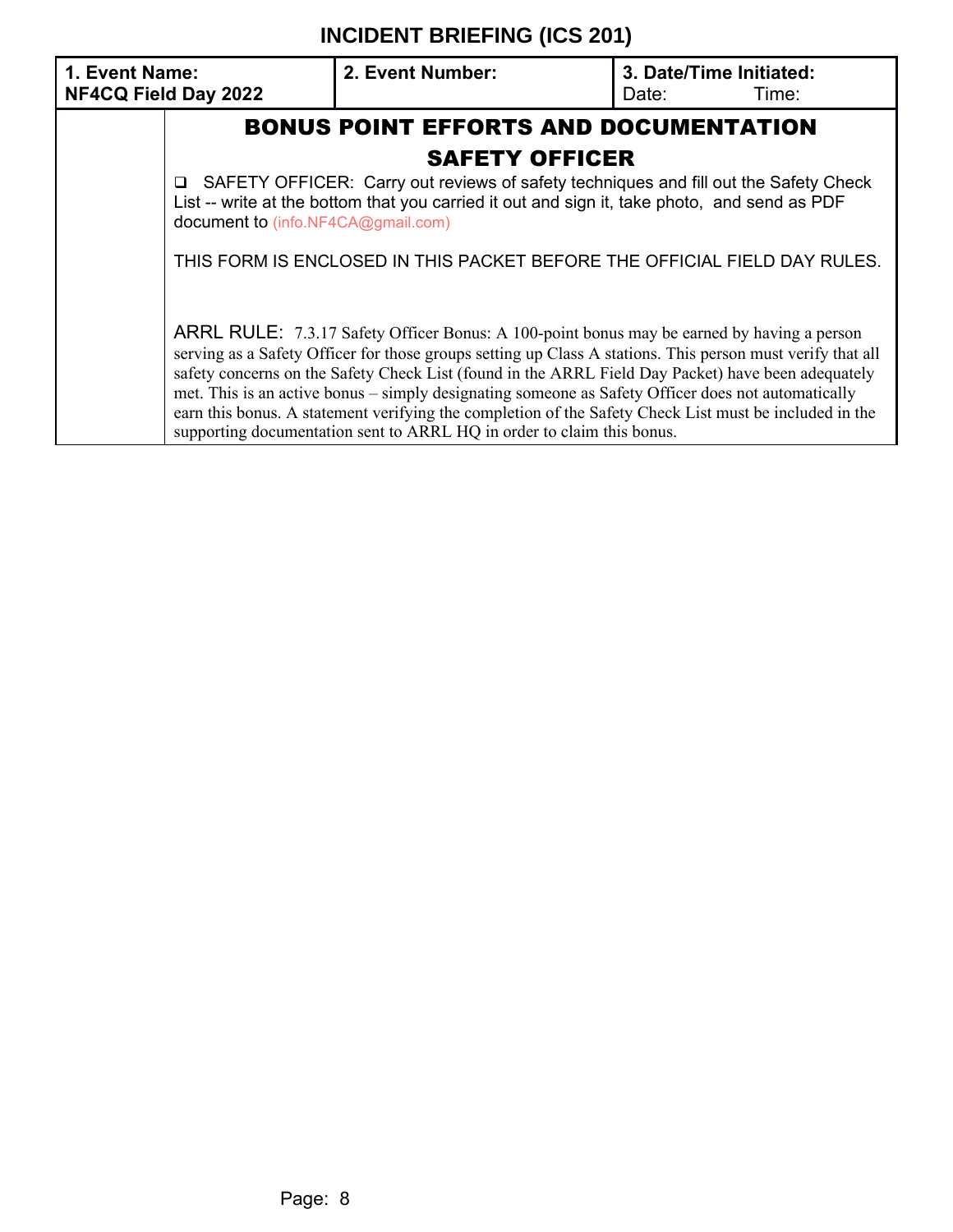| 1. Event Name:<br>NF4CQ Field Day 2022 |                                                      | 2. Event Number:                                                                                                                                                                                                                                                                                                                                                                                                                                                                                                                                                                                                                                                                                                                                                                                                                                                                                                                                                                                 | 3. Date/Time Initiated:<br>Time:<br>Date: |
|----------------------------------------|------------------------------------------------------|--------------------------------------------------------------------------------------------------------------------------------------------------------------------------------------------------------------------------------------------------------------------------------------------------------------------------------------------------------------------------------------------------------------------------------------------------------------------------------------------------------------------------------------------------------------------------------------------------------------------------------------------------------------------------------------------------------------------------------------------------------------------------------------------------------------------------------------------------------------------------------------------------------------------------------------------------------------------------------------------------|-------------------------------------------|
|                                        |                                                      | <b>BONUS POINT EFFORTS AND DOCUMENTATION</b>                                                                                                                                                                                                                                                                                                                                                                                                                                                                                                                                                                                                                                                                                                                                                                                                                                                                                                                                                     |                                           |
|                                        |                                                      | <b>OPERATIONS</b>                                                                                                                                                                                                                                                                                                                                                                                                                                                                                                                                                                                                                                                                                                                                                                                                                                                                                                                                                                                |                                           |
|                                        | $\Box$<br>$\Box$<br>the DOCUMENTATION email address. | <b>OPERATIONS</b> -- solar power -- one solar power station to charge a battery, back of pickup truck,<br>to be used later to make contacts to get the solar power points.<br>Take a photo of the solar power charging system, put it in a PDF document for proof, and send it to                                                                                                                                                                                                                                                                                                                                                                                                                                                                                                                                                                                                                                                                                                                |                                           |
|                                        | ❏<br>upload it to the ARRL.                          | <b>OPERATIONS</b> to set up one or more EDUCATIONAL ACTIVITIES (BONUS POINTS) and<br>document with attendance sheet and photograph sent by email to DOCUMENTATION with appropriate<br>subject line – make it One document preferably in doc or pdf so that DOCUMENTATION can easily                                                                                                                                                                                                                                                                                                                                                                                                                                                                                                                                                                                                                                                                                                              |                                           |
|                                        | DOCUMENTATION UNIT.                                  | <b>Q OPERATIONS</b> -- Document startup of <b>GENERATOR</b> TO GET THE 100% EMERGENCY POWER<br>POINTS -- PROVE WITH PHOTO & STATEMENT -- PHOTO INSIDE PDF DOCUMENT. SENT TO                                                                                                                                                                                                                                                                                                                                                                                                                                                                                                                                                                                                                                                                                                                                                                                                                      |                                           |
| <b>SATURDAY</b>                        | $\Box$                                               | <b>OPERATIONS:</b> RADIOGRAM TO SM OR SEC: [ORIGINATED <b>BY NF4CQ</b> ] ( <b>BONUS POINTS</b> )<br>OPERATIONS to perform and document (by copy of radiogram) origination of a formal message to the<br>ARRL Section Manager or Section Emergency Coordinator by your group from its site. You should<br>include the club name, number of participants, Field Day location, and number of ARES operators<br>involved with your station. The message must be transmitted during the Field Day period and a<br>copy of it must be included in your submission in standard ARRL radiogram or no credit will be<br>given. The message must leave or enter the Field Day operation via amateur radio RF.<br>Documentation by sending a copy also to <b>DOCUMENTATION</b> (at the email address listed bove).<br>Note: these may be easiest to do on VHF digital from the "free" vhf station, USING THE VHF DATA<br>TRANSCEIVERS FOR THAT PURPOSE. Consider using Brad's or Mike's Gateway on 145.070. |                                           |
|                                        | $\Box$<br>NF4CQ ]<br>RF.<br>0                        | <b>OPERATIONS</b> TEN RADIOGRAMS SENT FROM THE FIELD DAY SITE: [ORIGINATED BY<br>TEXT OF ARRL RULE: BONUS POINTS Message Handling: 10 points for each formal<br>message originated, relayed or received and delivered during the Field Day period, up to<br>a maximum of 100 points (ten messages). Copies of each message must be included<br>with the Field Day report. The message to the ARRL SM or SEC under Rule 7.3.5. does<br>not count towards the total of 10 for this bonus. Available to all Classes. All messages<br>claimed for bonus points must leave or enter the Field Day operation via amateur radio<br><b>OPERATIONS: SEND COPIES TO DOCUMENTATION</b>                                                                                                                                                                                                                                                                                                                      |                                           |
|                                        |                                                      | <b>BONUS POINT EFFORTS AND DOCUMENTATION</b><br><b>PIO</b>                                                                                                                                                                                                                                                                                                                                                                                                                                                                                                                                                                                                                                                                                                                                                                                                                                                                                                                                       |                                           |
| SATURDAY/<br><b>SUNDAY</b>             | <b>COUNTY COMMISSIONERS</b>                          | <b>QPIO (BONUS POINTS)</b> is to invite at LEAST ONE ELECTED GOVERNMENT OFFICIAL and<br>document both the invite and the visit with a FILE including a photo or written statement, send to<br>DOCUMENTATION with an appropriate subject line. Encouraged to mentor up and coming PIO<br>members by involving them in this processing Elected Officials include SHERIFF, CITY MAYOR AND<br><b>QPIO (BONUS POINTS)</b> to invite REPRESENTATIVE OF AN AGENCY served by ARES and<br>document with copy of invitation / photo or suitable substitute in one file sent to PLANNING SECTION.<br>AGENCIES SERVED INCLUDE EMERGENCY MANAGEMENT (e.g. Shayne Morgan).                                                                                                                                                                                                                                                                                                                                     |                                           |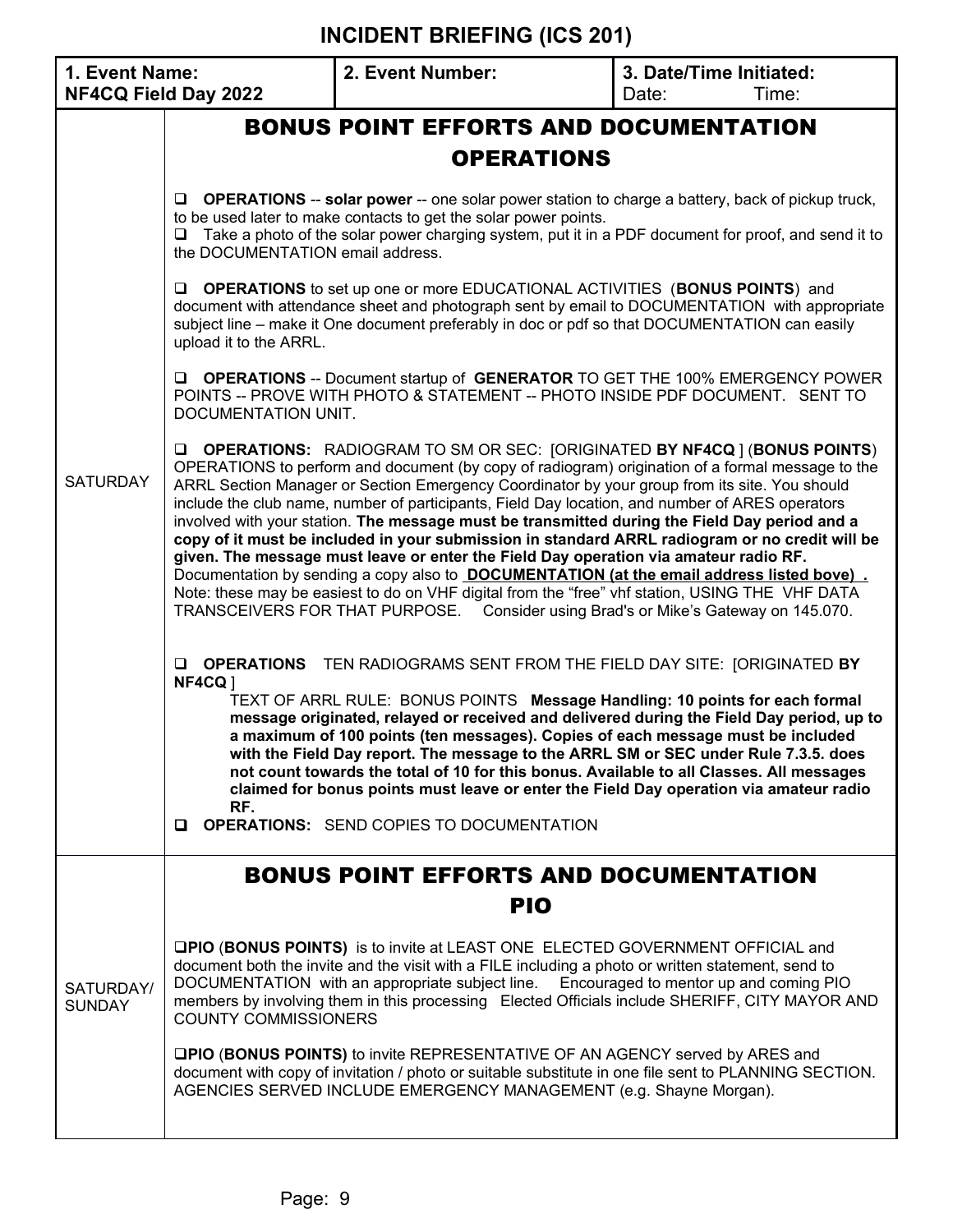#### **1. Event Name: NF4CQ Field Day 2022 2. Event Number: 3. Date/Time Initiated:** Date: Time: SATURDAY/ SUNDAY  $14:00 -$ 00:00 BONUS POINT EFFORTS AND DOCUMENTATION SATELLITE UNIT OF OPERATIONS **Q OPERATIONS:** SATELLITE: BONUS POINTS Satellite QSO: 100 bonus points for successfully completing at least one QSO via an amateur radio satellite during the Field Day period. "General Rules for All ARRL Contests" (Rule 3.7.2.), (the no-repeater QSO stipulation) is waived for satellite QSOs. Groups are allowed one dedicated satellite transmitter station without increasing their entry category. Satellite QSOs also count for regular QSO credit. Show them listed separately on the summary sheet as a separate "band." You do not receive an additional bonus for contacting different satellites, though the additional QSOs may be counted for QSO credit unless prohibited under Rule 7.3.7.1. The QSO must be between two Earth stations through a satellite. Available to Classes A, B, and F. 7.3.7.1 Stations are limited to one (1) completed QSO on any single channel FM satellite. OPERATIONS to have this accomplished and documented by having appropriately documented **LOG ENTRIES** sent to DOCUMENTATION. The group is encouraged to make this a teaching moment! **WEE HOURS** □ Operation in the middle of the night is at the discretion of **Operations** based on available volunteer. We may be having so much fun that we can't stop these people! I suggest that representatives from the General Staff meet and assess operations of the stations (a) within the first few hours; (b) in the evening, to determine overnight options. (Suggestion only). Sunday 1400 CONCLUSION OF OUR FIELD DAY EFFORT q**Documentation Unit** gathers ALL documentation for filing. In general everything other than the logging computers should be emailed in the text or in an attachment to **info.NF4CA@gmail.com Q OPERATIONS:** Tear down crew Uninstalls all radios, primary and backup antennas, feedlines, tuners, logging laptops, (Primary Generator, Solar PV and emergency back-up) power, and associated equipment at Station 1 & 2, GOTA and Satellite locations. **Q OPERATIONS:** Tear down crew cleans Area grounds and surrounding areas. q **LOGISTICS moves gear back to proper storage locations** MEAL AFTERWAR DS HOTWASH DISCUSSION/MEAL □Anyone who desires, we go get supper and discus the "issues" we learned from. OPTIONAL. INFORMAL. POSSIBILY: Location??? Sunday/ Monday FIELD DAY SUBMISSION qDocumentation Unit (Planning Section) files contest results with ARRL electronically qDocumentation Unit obtains EMAIL or CONFIRMATION of submission and forwards to Incident **Commander QPlanning Section writes up report of operation, with input from all other sections 6. Prepared by:** Name: \_\_\_\_\_\_\_\_\_\_\_\_\_\_\_ Position/Title: \_\_\_\_\_\_\_\_\_\_\_\_\_\_\_Signature: \_\_ **ICS 201, Page 2**  $\sqrt{$  Date/Time: 2011, Date/Discovery 2011, Date/Time: 2011, Date/Time: 2012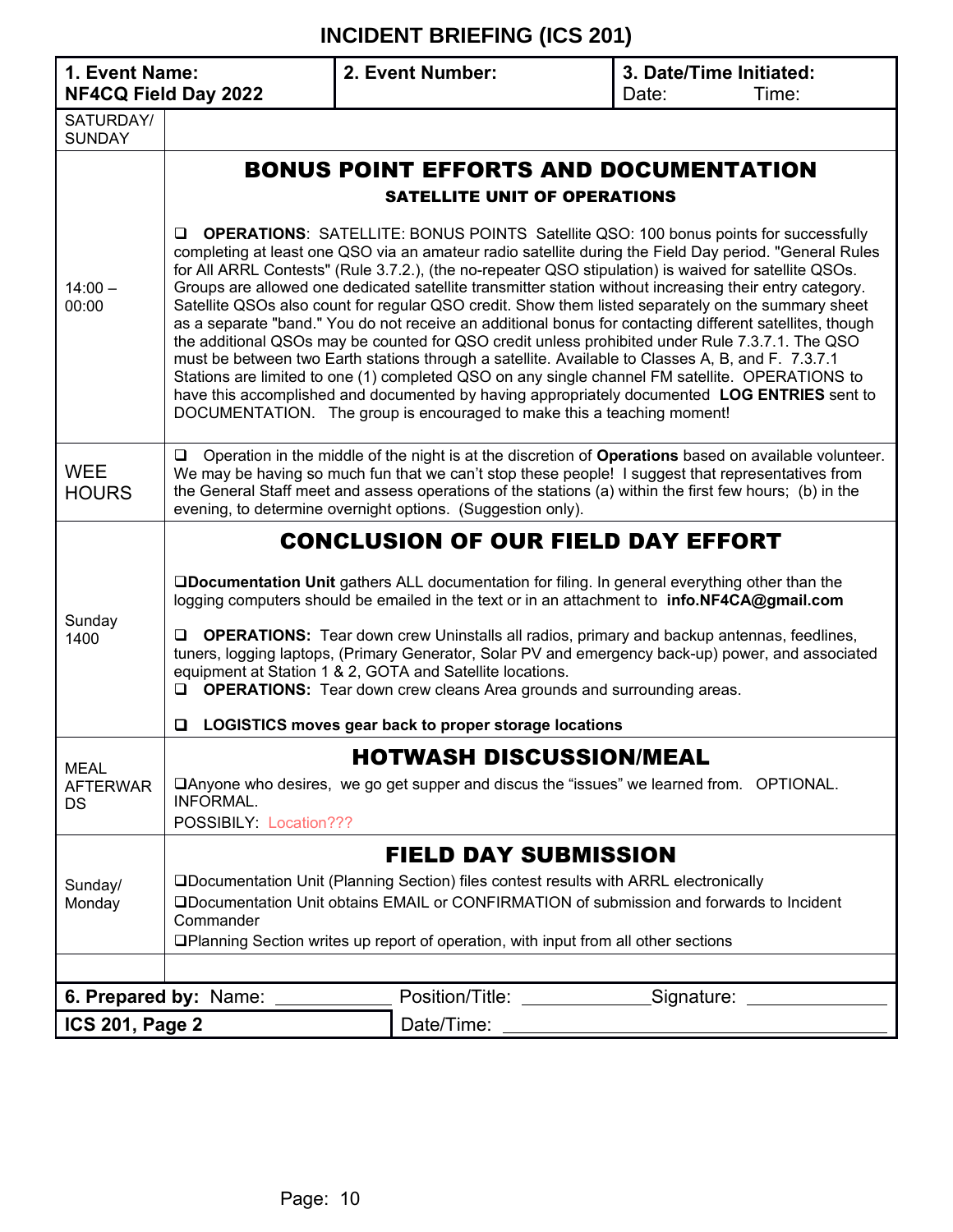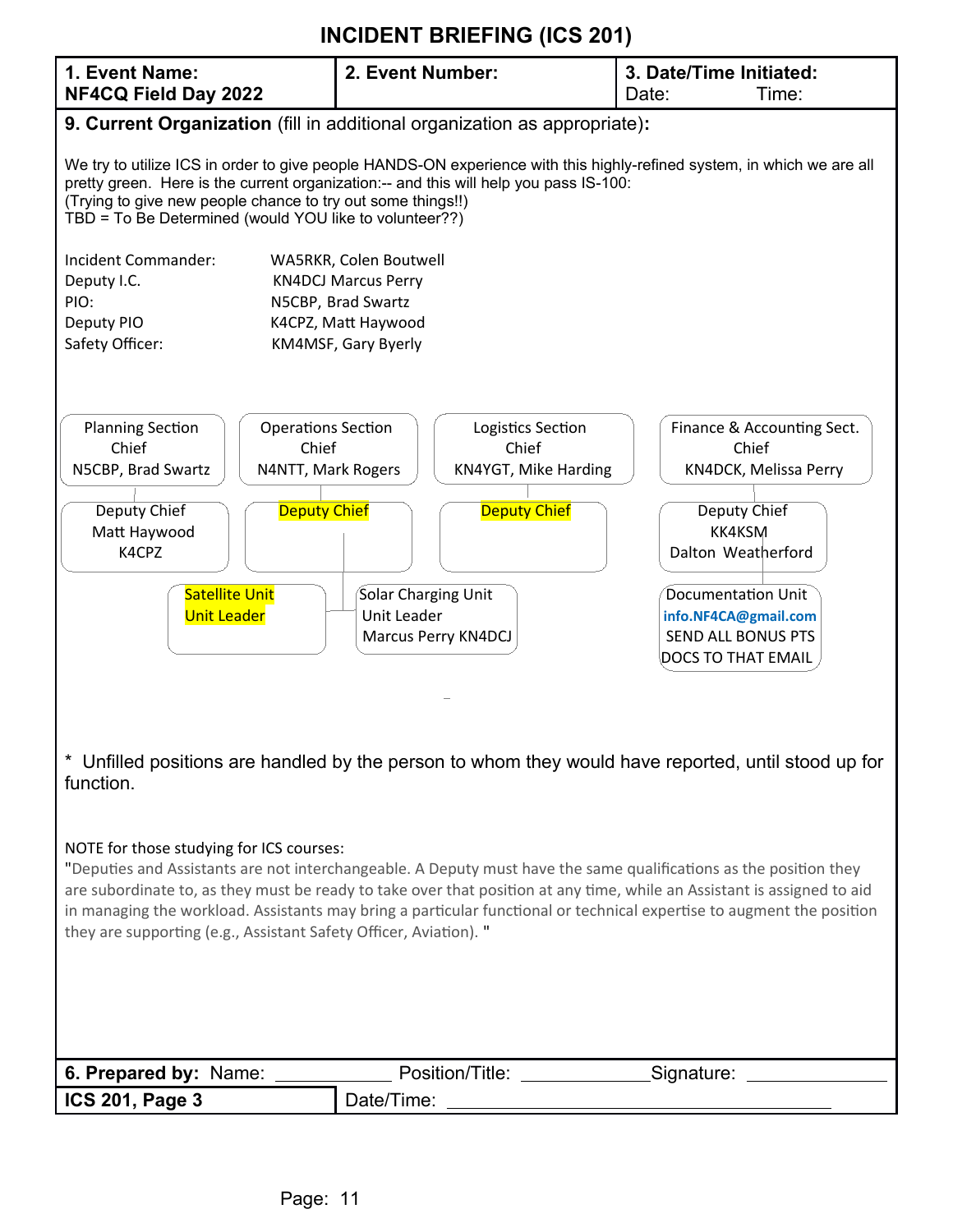| 1. Event Name:                                                                                                            | 2. Event Number:                    |                                    |                                      | 3. Date/Time<br>Initiated: |  |  |  |  |  |
|---------------------------------------------------------------------------------------------------------------------------|-------------------------------------|------------------------------------|--------------------------------------|----------------------------|--|--|--|--|--|
| NF4CQ Field Day 2022                                                                                                      |                                     |                                    |                                      | Date: Time:                |  |  |  |  |  |
| 10. Resource Summary:                                                                                                     |                                     |                                    |                                      |                            |  |  |  |  |  |
| Resource                                                                                                                  | <b>Volunteer Providing</b>          | Volunteer<br>Transporting          | <b>ETA</b><br>(Requested<br>Arrival) | <b>Arrived</b>             |  |  |  |  |  |
| <b>STATION #1 all modes</b>                                                                                               |                                     |                                    |                                      |                            |  |  |  |  |  |
| Main Antenna G5RV -<br>Coax                                                                                               | Mike Harding                        | Mike Harding                       | Day of event                         | $\Box$                     |  |  |  |  |  |
| SPARE HF ANTENNA --<br>Coax                                                                                               | Colen Boutwell                      | Colen Boutwell                     | Prior to Field Day<br>weekend        | $\Box$                     |  |  |  |  |  |
| SOFTWARE on Logging<br>Computer                                                                                           | <b>OPERATIONS</b>                   | <b>OPERATIONS</b>                  | <b>WEEK BEFORE</b>                   | ப                          |  |  |  |  |  |
| <b>ICOM 7300</b>                                                                                                          | Marcus Perry<br><b>BACKUP</b> - Who | Marcus Perry                       | Day of event                         | $\sqcup$                   |  |  |  |  |  |
| Solar/Battery power system                                                                                                | Marcus                              | Marcus                             | Day of event                         | $\Box$                     |  |  |  |  |  |
| Computer for logging and FT8<br>with RFI free power system $&$<br>Mouse                                                   | <b>OPERATIONS</b>                   | <b>OPERATIONS</b>                  | <b>WEEK BEFORE</b>                   |                            |  |  |  |  |  |
| <b>STATION #2 all modes</b>                                                                                               |                                     |                                    |                                      |                            |  |  |  |  |  |
| Main Antenna G5RV -<br>Coax                                                                                               | Mike Harding                        | Mike Harding                       | Day of event                         | $\Box$                     |  |  |  |  |  |
| SOFTWARE on Logging<br>Computer                                                                                           | <b>OPERATIONS</b>                   | <b>OPERATIONS</b>                  | <b>WEEK BEFORE</b>                   | $\Box$                     |  |  |  |  |  |
| <b>ICOM 7300</b>                                                                                                          | Mark Rogers -<br><b>BACKUP</b>      | Mark Rogers                        | Day of event                         | $\Box$                     |  |  |  |  |  |
| Solar/Battery power system                                                                                                | Marcus                              | Marcus                             | Day of event                         | П                          |  |  |  |  |  |
| Computer for logging and FT8<br>with RFI free power system $&$<br>Mouse                                                   | <b>OPERATIONS</b>                   | <b>OPERATIONS</b>                  | <b>WEEK BEFORE</b>                   |                            |  |  |  |  |  |
| NETWORKING WITHIN OPERATIONS AREA                                                                                         |                                     |                                    |                                      |                            |  |  |  |  |  |
| Internet Hot Spot with necessary<br>patch cables                                                                          | <b>OPERATIONS</b><br>Mike Harding   | <b>OPERATIONS</b>                  | <b>Week Before</b>                   | $\Box$                     |  |  |  |  |  |
| WIFI Linksys Home Router with<br>power supply, Raspberry Pi                                                               | <b>Brad Swartz</b>                  |                                    | <b>Week Before</b>                   | $\overline{\phantom{a}}$   |  |  |  |  |  |
| Computer for logging software<br>server                                                                                   | Colen Boutwell                      |                                    |                                      |                            |  |  |  |  |  |
| <b>STATION #3 all modes</b><br>(Primary station for winlink radiograms, demonstrations, and guests, during visitor times) |                                     |                                    |                                      |                            |  |  |  |  |  |
| Main HF Antenna                                                                                                           |                                     |                                    | Week Before                          | ❏                          |  |  |  |  |  |
| ICOM 7300/Yaesu 991A                                                                                                      | Matt Haywood<br><b>BACKUP</b>       |                                    |                                      | $\Box$                     |  |  |  |  |  |
| Software on logging computer                                                                                              | <b>OPERATIONS</b><br>Network Asst   | <b>OPERATIONS</b><br>Network Asst  | <b>Saturday Morning</b>              | $\Box$                     |  |  |  |  |  |
| Computer for logging, Winlink,<br>and FT8 with RFI free power<br>system & Mouse                                           |                                     | <b>Brad Swartz</b><br>Mike Harding | <b>SATURDAY</b>                      |                            |  |  |  |  |  |
| EQUIPMENT MANUAL FOR                                                                                                      |                                     |                                    | <b>SATURDAY</b>                      |                            |  |  |  |  |  |

ICOM 7300 YAESU 991A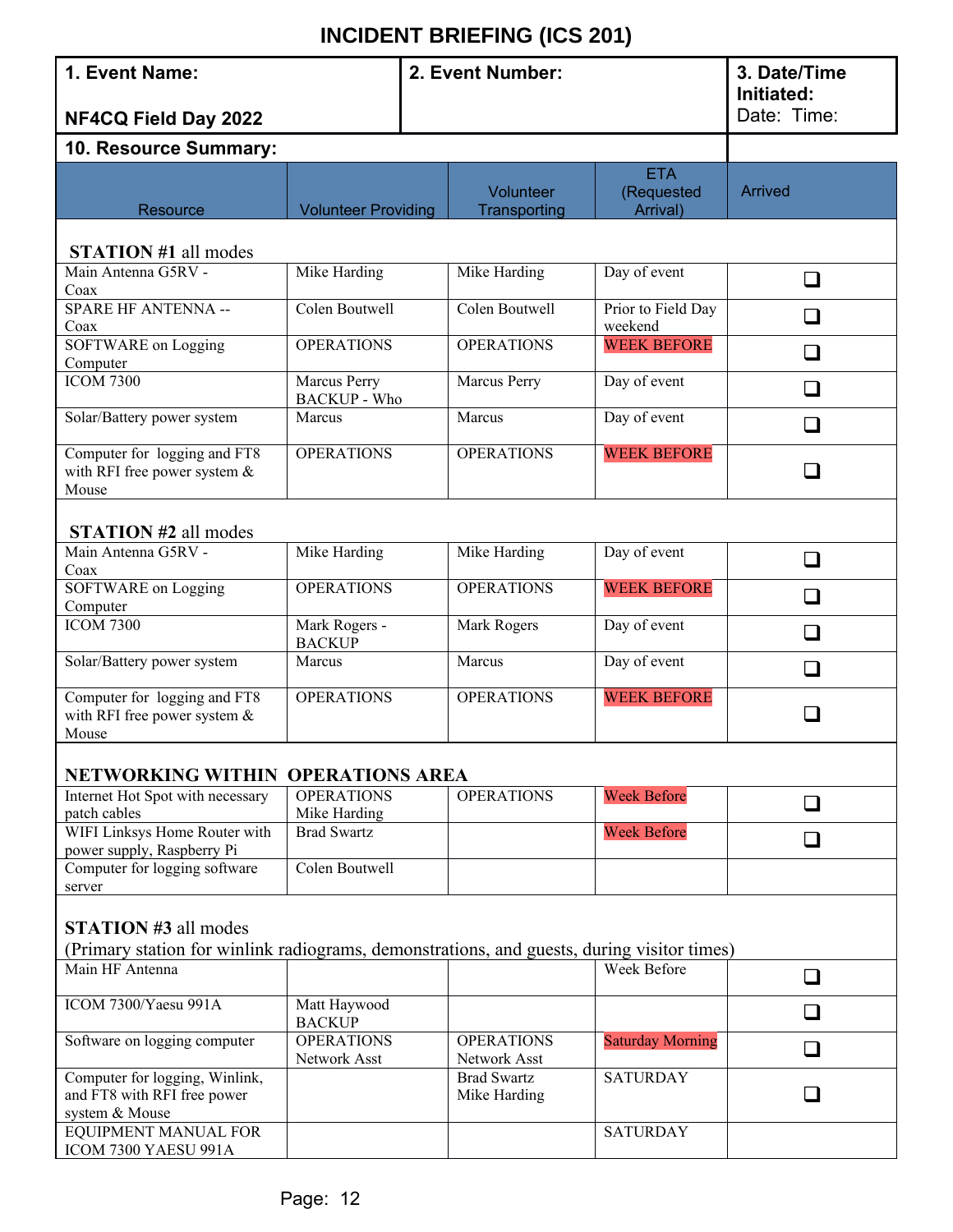| 1. Event Name:                                                                                                      |                  | 2. Event Number: |                 | 3. Date/Time<br>Initiated: |  |  |  |  |  |
|---------------------------------------------------------------------------------------------------------------------|------------------|------------------|-----------------|----------------------------|--|--|--|--|--|
| NF4CQ Field Day 2022                                                                                                |                  |                  |                 | Date: Time:                |  |  |  |  |  |
| 10. Resource Summary:                                                                                               |                  |                  |                 |                            |  |  |  |  |  |
| <b>ANTENNA TRAILER</b><br>NOTE: Set generators on<br>ground.                                                        | Colen Boutwell   |                  | <b>SATURDAY</b> |                            |  |  |  |  |  |
| <b>INCLUDES ANTENNA MAST</b><br>HF ANTENNA - Multi-band                                                             |                  |                  | <b>SATURDAY</b> | $\Box$                     |  |  |  |  |  |
| antenna with coax<br>HF ANTENNA - G5RV for                                                                          |                  |                  | <b>SATURDAY</b> |                            |  |  |  |  |  |
| station 2                                                                                                           |                  |                  |                 | ×.                         |  |  |  |  |  |
| HF ANTENNA- End Fed 135<br>foot with Balun & ground screw<br>or vertical                                            |                  |                  | <b>SATURDAY</b> |                            |  |  |  |  |  |
| Portable Army Masts                                                                                                 |                  |                  | <b>SATURDAY</b> | $\Box$                     |  |  |  |  |  |
| VHF, UHF, 6 Meter Yagi                                                                                              | Colen Boutwell   |                  | <b>SATURDAY</b> | $\Box$                     |  |  |  |  |  |
|                                                                                                                     |                  |                  | <b>SATURDAY</b> | $\overline{\phantom{a}}$   |  |  |  |  |  |
|                                                                                                                     |                  |                  | <b>SATURDAY</b> | $\Box$                     |  |  |  |  |  |
| <b>GENERATOR 1</b><br>ARRIVES FULL FUEL                                                                             | Colen Boutwell   | Colen Boutwell   | <b>SATURDAY</b> | ⊔                          |  |  |  |  |  |
| <b>GENERATOR 2</b><br>ARRIVE FULL FUEL                                                                              |                  |                  | <b>SATURDAY</b> |                            |  |  |  |  |  |
| FIRE EXTINGUISHER for<br>generator area                                                                             |                  |                  | <b>SATURDAY</b> | $\sim$                     |  |  |  |  |  |
| GROUND Rod / connection to<br>generators                                                                            | Colen Boutwell   |                  | <b>SATURDAY</b> | $\Box$                     |  |  |  |  |  |
| RFI FILTER FOR GENERATOR<br>rated 23 Amperes AC                                                                     | Colen Boutwell   |                  | <b>SATURDAY</b> | $\Box$                     |  |  |  |  |  |
| RFI extension cord commmon<br>mode filter for radios (qty 2)<br>rated only 10A                                      | Colen Boutwell   |                  | <b>SATURDAY</b> |                            |  |  |  |  |  |
| FIRE EXTINGUISHER for fuel<br>area                                                                                  |                  |                  | <b>SATURDAY</b> |                            |  |  |  |  |  |
| Minimum Three 5-gallon<br>gasoline containers with chain<br>and lock                                                | <b>LOGISTICS</b> | Logistics        | <b>SATURDAY</b> | - 1                        |  |  |  |  |  |
| Potable Water                                                                                                       |                  |                  | <b>SATURDAY</b> | ப                          |  |  |  |  |  |
| PIO / WELCOME AREA SHELTER / GOTA STATION (IF DESIRED)<br>HF OPERATION IS OPTIONAL - STATION DEMO'S SHELTER GO BOX. |                  |                  |                 |                            |  |  |  |  |  |
| CANOPY(S)<br>Tarps to shield from rain                                                                              | <b>LOGISTICS</b> | Colen Boutwell   | <b>SATURDAY</b> | $\Box$                     |  |  |  |  |  |
| <b>MULTIPLE FANS</b>                                                                                                | <b>LOGISTICS</b> | Logistics        | <b>SATURDAY</b> | $\Box$                     |  |  |  |  |  |
| <b>LIGHTING FOR NIGHTTIME</b>                                                                                       | <b>LOGISTICS</b> | Logistics        | <b>SATURDAY</b> | $\Box$                     |  |  |  |  |  |
| Table, Chairs TO<br><b>ACCOMODATE SEVERAL</b>                                                                       | <b>LOGISTICS</b> | Logistics        | <b>SATURDAY</b> | $\mathcal{L}$              |  |  |  |  |  |
| <b>SHELTER GO BOX?????</b>                                                                                          | <b>LOGISTICS</b> | Logistics        | <b>SATURDAY</b> | ப                          |  |  |  |  |  |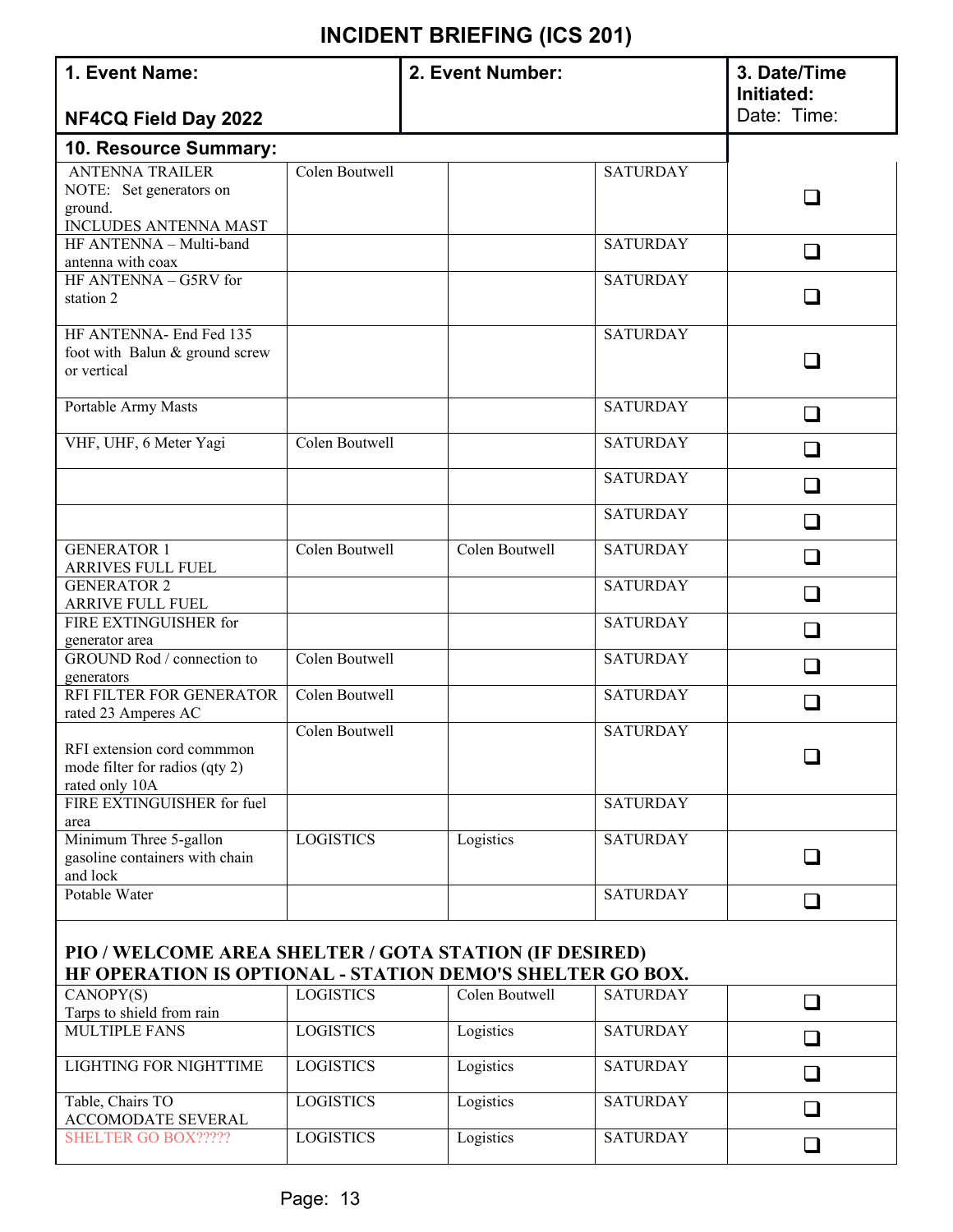| 1. Event Name:                                                            |                                         |  | 2. Event Number:                        |                                                                                                                                                                                                                                      | 3. Date/Time<br>Initiated: |  |  |  |  |
|---------------------------------------------------------------------------|-----------------------------------------|--|-----------------------------------------|--------------------------------------------------------------------------------------------------------------------------------------------------------------------------------------------------------------------------------------|----------------------------|--|--|--|--|
| NF4CQ Field Day 2022                                                      |                                         |  |                                         |                                                                                                                                                                                                                                      | Date: Time:                |  |  |  |  |
| 10. Resource Summary:                                                     |                                         |  |                                         |                                                                                                                                                                                                                                      |                            |  |  |  |  |
| <b>SIGNALINK EQUIV &amp;</b><br><b>CABLES</b> for SHELTER                 | <b>LOGISTICS</b>                        |  | Logistics                               | Week Before                                                                                                                                                                                                                          | $\Box$                     |  |  |  |  |
| <b>SATELLITE STATION (Another Free Station)</b>                           |                                         |  |                                         |                                                                                                                                                                                                                                      |                            |  |  |  |  |
| <b>SATELLITE STATION (FREE</b><br>STATION)                                | Operations - Satellite                  |  | Operations -<br>Satellite               | <b>SATURDAY</b>                                                                                                                                                                                                                      | $\Box$                     |  |  |  |  |
| CANOPY / TABLE / CHAIRS<br>AS NEEDED                                      | <b>LOGISTICS</b>                        |  | <b>LOGISTICS</b>                        | <b>SATURDAY</b>                                                                                                                                                                                                                      | $\Box$                     |  |  |  |  |
| <b>FANS</b>                                                               | <b>LOGISTICS</b>                        |  | <b>LOGISTICS</b>                        | <b>SATURDAY</b>                                                                                                                                                                                                                      | $\Box$                     |  |  |  |  |
| <b>BATTERIES / POWER</b><br><b>EXTENSION CABLES AS</b><br><b>REQUIRED</b> | <b>OPERATIONS -</b><br><b>SATELLITE</b> |  | <b>OPERATIONS -</b><br><b>SATELLITE</b> | <b>SATURDAY</b>                                                                                                                                                                                                                      | $\Box$                     |  |  |  |  |
|                                                                           |                                         |  |                                         |                                                                                                                                                                                                                                      |                            |  |  |  |  |
| <b>FACILITIES</b>                                                         |                                         |  |                                         |                                                                                                                                                                                                                                      |                            |  |  |  |  |
| CANOPY / TABLE / CHAIRS<br><b>AS NEEDED</b>                               | <b>LOGISTICS</b>                        |  |                                         |                                                                                                                                                                                                                                      | $\Box$                     |  |  |  |  |
| COOLERS/ GRILL                                                            | <b>LOGISTICS</b>                        |  |                                         | FRIDAY-<br><b>SUNDAY</b>                                                                                                                                                                                                             | □                          |  |  |  |  |
| <b>LIGHTING AS DESIRED FOR</b><br><b>OUTSIDE / INSIDE</b>                 | <b>LOGISTICS</b>                        |  |                                         | <b>SATURDAY</b>                                                                                                                                                                                                                      | □                          |  |  |  |  |
| Markers for wires: Pool noodles,<br>cones, glow sticks etc.               | <b>LOGISTICS</b>                        |  |                                         |                                                                                                                                                                                                                                      |                            |  |  |  |  |
| <b>SOLAR POWER SYSTEM</b>                                                 |                                         |  |                                         |                                                                                                                                                                                                                                      |                            |  |  |  |  |
| 1 Solar Panel<br>charge controller                                        | Marcus Perry<br>Mike Harding            |  |                                         |                                                                                                                                                                                                                                      |                            |  |  |  |  |
| LiFePO4 Batteries 20AH x 5<br>36 AH x1                                    | Mike Harding,<br>Marcus Perry           |  |                                         | <b>WEEK BEFORE</b><br>WIRE UP                                                                                                                                                                                                        | $\Box$                     |  |  |  |  |
|                                                                           |                                         |  |                                         |                                                                                                                                                                                                                                      |                            |  |  |  |  |
| 6. Prepared by: Name:<br>Position/Title: New York 1999                    |                                         |  |                                         |                                                                                                                                                                                                                                      |                            |  |  |  |  |
| Signature:<br><b>ICS 201, Page 4</b>                                      |                                         |  | Date/Time:                              | <u> 1990 - Jan Stein Stein Stein Stein Stein Stein Stein Stein Stein Stein Stein Stein Stein Stein Stein Stein Stein Stein Stein Stein Stein Stein Stein Stein Stein Stein Stein Stein Stein Stein Stein Stein Stein Stein Stein</u> |                            |  |  |  |  |
|                                                                           |                                         |  |                                         |                                                                                                                                                                                                                                      |                            |  |  |  |  |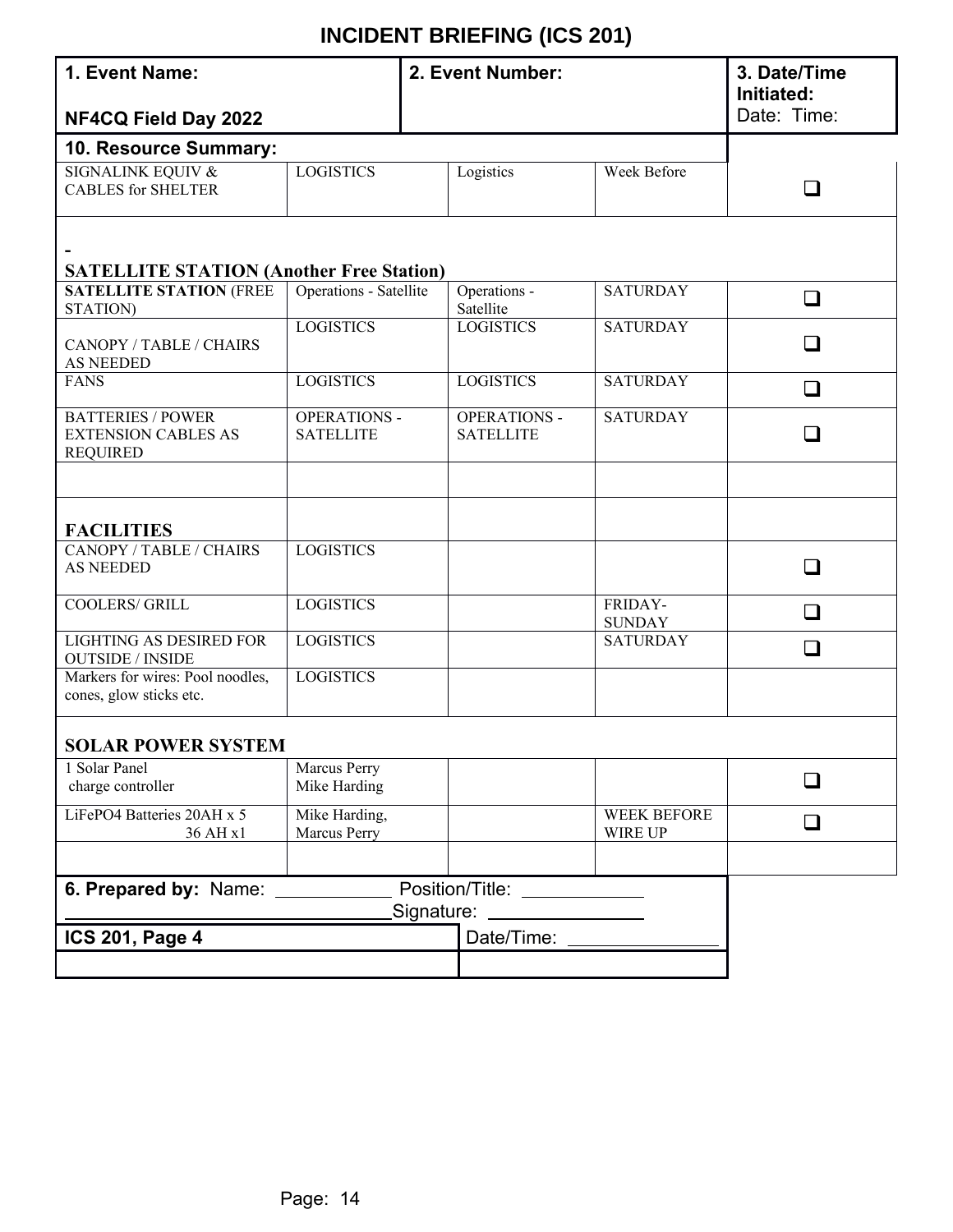## **INCIDENT BRIEFING (ICS 201)** APPENDIX ONE

#### **ARRL Field Day Safety Officer Checklist**

To qualify for the 100-point Safety Officer bonus (for Class A stations), a group must appoint a qualified person/s who are present at their site from the beginning of set-up until the end of break-down.

This form is NOT intended to be all inclusive.

The Safety Officer/s certify by submitting this form that due diligence was made to provide a safe operation.

--------------------------------------------------------------------------------------------------------------------------------------------------

[check (or circle) any/all that apply]

o Safety Officer/s or qualified designated assistant/s was on site for the duration of the event.

o Fuel for generator properly stored.

o Fire extinguisher on hand and appropriately located. o First Aid kit on hand.

o First Aid - CPR - AED versed else trained participant/s on site for full Field Day period.

- o Access to NWS alerts to monitor for inclement weather.
- o Tent stakes properly installed and marked.
- o Temporary antenna structures properly secured and marked.
- o Site secured from tripping hazards.
- o Site is set up in a neat and orderly manner to reduce hazards.
- o Stations and equipment properly grounded.
- o Access to a means to contact police/fire/rescue if needed.
- o Safety Officer is designated point of contact for public safety officials.
- o Minimize risks and control hazards to ensure no injuries to public.

o As necessary, monitoring participants for hydration and ensuring an adequate water supply is available.

\_\_\_\_\_\_\_\_\_\_\_\_\_\_\_\_\_\_\_\_\_\_\_\_\_\_\_\_\_\_\_\_\_\_\_\_\_\_\_\_\_\_\_\_\_\_\_\_\_\_\_\_\_\_\_\_\_\_ \_\_\_\_\_\_\_\_\_\_\_\_\_\_\_\_\_\_

signature(s) / call(s) date

Revised 3/2021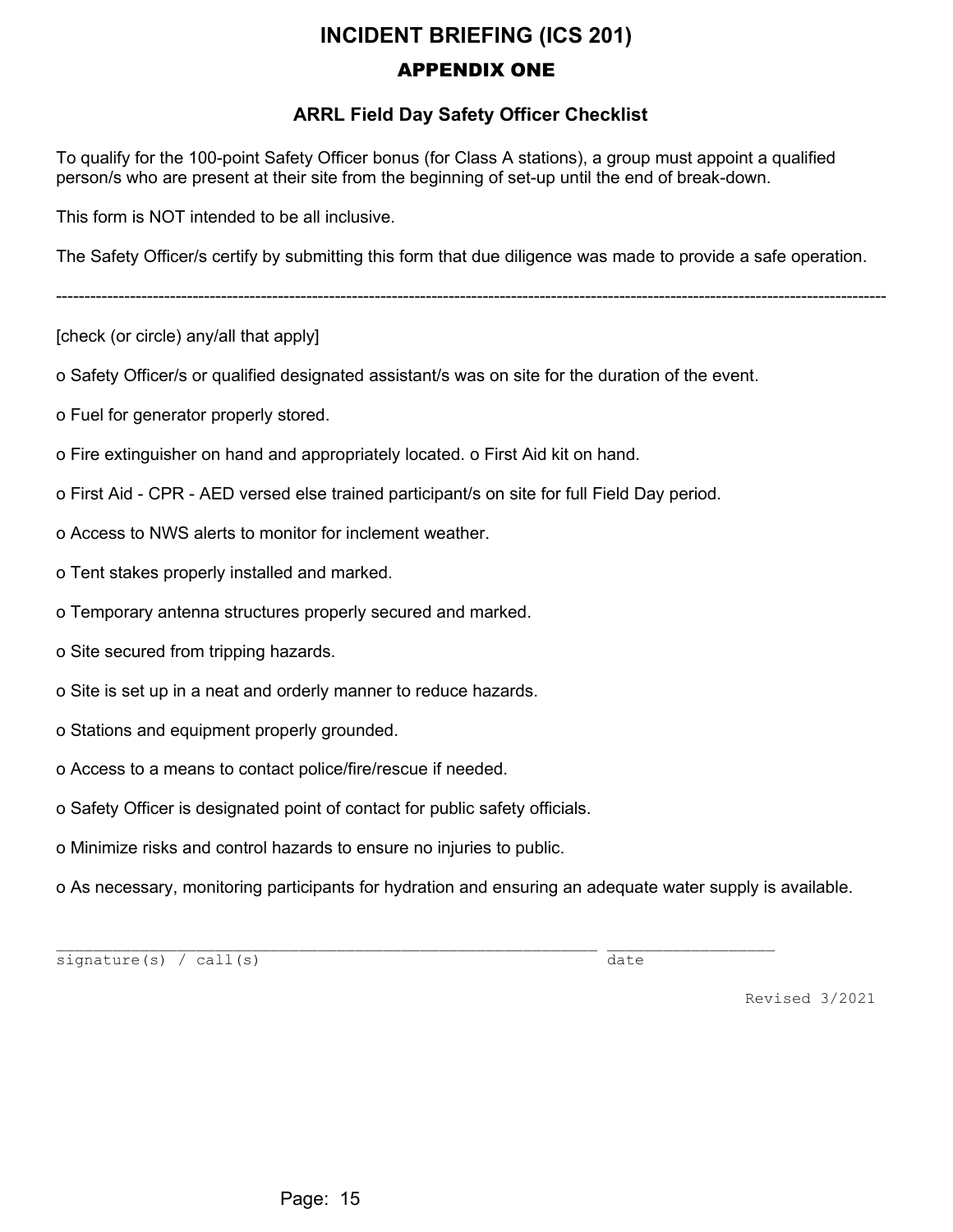# **INCIDENT BRIEFING (ICS 201) ARRL Field Day 2022 Rules**

#### **Rule Changes for ARRL Field Day 2022:**

**• All Field Day stations are limited to a maximum 100 watts Peak Envelope Power (PEP) transmitter output, regardless of operating class.**

**• Class D stations can contact any other station for QSO points.**

**• Media Publicity bonus point criteria have changed (see 7.3.2).**

**• Individual stations can contribute their scores to an aggregate score of their club by supplying the** 

**club's name on the entry form at time of entry.**

**1. Eligibility:** Field Day is open to all amateurs in the areas covered by the ARRL/RAC Field Organizations and

countries within IARU Region 2. DX stations residing in other regions may be contacted for credit and may submit

entries as check-logs.

**2. Object:** To work as many stations as possible on the 160, 80, 40, 20, 15 and 10 Meter HF bands, as well as all bands 50 MHz and above, and in doing so to learn to operate in abnormal situations in less than optimal conditions. A premium is placed on developing skills to meet the challenges of emergency preparedness as well as to acquaint the general public with the capabilities of Amateur Radio.

**3. Date and Time Period:** Field Day 2022 will be held June 25-26. Field Day is ALWAYS the fourth full weekend of June, beginning at 1800 UTC Saturday and ending at 2059 UTC Sunday.

 3.1. Class A and B (see below) stations that do not begin setting up until 1800 UTC on Saturday may operate the entire 27-hour Field Day period.

3.2. Stations who begin setting up before 1800 UTC Saturday may work only 24 consecutive hours, commencing when on-the-air operations begin.

3.3. No class A or B station may begin its set-up earlier than 0000 UTC on the Friday (Thursday afternoon or evening local time) preceding the Field Day period. Cumulative set-up time shall not exceed a total of 24 hours.

**4. Entry Categories:** Field Day entries are classified according to the maximum number of simultaneously transmitted signals, followed by a designation indicating the nature of their individual or group participation. The minimum number of transmitters that must be claimed is one (1). Twenty (20) transmitters maximum are eligible for the purpose of calculating bonus points (2,000 points maximum). However, additional transmitters which may legitimately be used simultaneously will determine your entry category classification, but will not earn additional bonus points (i.e. 22 transmitters = 22A). The use of switching systems that allow for lock-outs in order to use multiple transmitters (i.e., an "octopus") in an attempt to enter a lower-number-of-transmitters class are prohibited (i.e. using 2 transmitters that can transmit simultaneously, with two operators, and a lockout system and entering class 1A). The use of simulcasting devices which allow a single operator to key and transmit on more than one transmitter at a time, is prohibited. Bonus stations, such as the GOTA station and satellite station do not count towards determining the number of transmitters for the class and do not qualify for transmitter bonus points.

4.1. (Class A) Club / non-club portable: Club or a non-club group of three or more persons set up

specifically for Field Day. Such stations must be located in places that are not regular station locations and must not use facilities installed for permanent station use, or use any structure installed permanently for Field Day. A single licensee or trustee for the entry is responsible for the group entry. All equipment (including antennas) must lie within a circle whose diameter does not exceed 300 meters (1000 feet). To be listed as Class A, all contacts must be made with transmitter(s) and receiver(s) operating independent of commercial power mains. Entrants whom for any reason operate a transmitter or receiver from a commercial main for one or more contacts will be known as the GET-ON-THE-AIR (GOTA) station. listed separately as Class A-Commercial. Class A stations are limited to 100 W Peak Envelope Power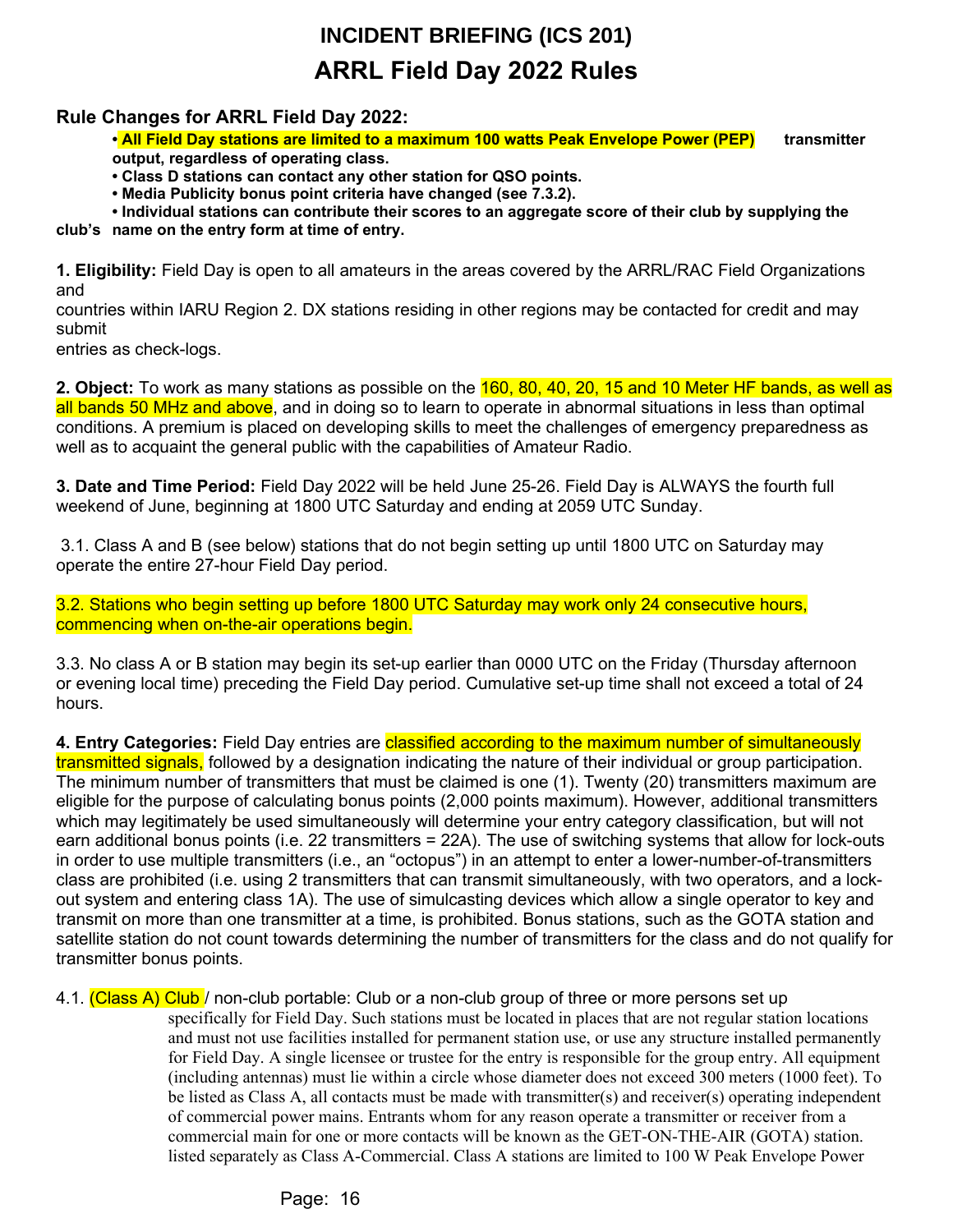(PEP) transmitter output.

.

4.1.1. Get-On-The-Air (GOTA) Station. Any Class A (or F) entry whose transmitter classification is two or more transmitters may also operate one additional station without changing its base entry category, known as the GET-ON-THE-AIR (GOTA) station. This GOTA station may operate on any Field Day band, HF or VHF, but is limited to one GOTA station transmitted signal at any time.

4.1.1.1. This station must use a different callsign from the primary Field Day station. The GOTA station must use the same callsign for the duration of the event regardless if operators change. The GOTA station uses the same exchange as its parent.

4.1.1.2. The GOTA station may be operated by any person licensed since the previous year's Field Day, regardless of license class. It may also be operated by a generally inactive licensee. Non-licensed persons may participate under the direct supervision of an appropriate control operator. A list of operators and participants must be included on the required summary sheet to ARRL HQ.

4.1.1.3. As per FCC rules, this station must have a valid control operator present at the control point if operating beyond the license privileges of the participant using the station.

4.1.1.4. The maximum transmitter output power for the GOTA station shall be 100 watts. If the primary Field Day group is claiming the QRP multiplier level of 5, the maximum transmitter output power of the GOTA station may not exceed 5 watts.

4.1.1.5. A maximum of 1000 QSOs made by this station may be claimed for credit by its primary Field Day operation. In addition, bonus points may be earned by this station under rule 7.3.13

4.1.1.6. The GOTA station may operate on any Field Day band. Only one transmitted signal is allowed from the GOTA station at any time.

4.1.1.7. The GOTA station does not affect the additional VHF/UHF station provided for under Field Day Rule 4.1.2. for Class A stations.

4.1.1.8. Participants are reminded that non-licensed participants working under the direction of a valid control operator may only communicate with other W/VE stations or with stations in countries with which the US has entered a third-party agreement.

4.1.1.9. The GOTA station does not qualify as an additional transmitter when determining the number of transmitters eligible for the 100-point emergency power bonus under Rule 7.3.1.

4.1.2. Free VHF Station: All Class A entries may also operate one additional transmitter if it operates exclusively on any band or combination of bands above 50 MHz (VHF/UHF) without changing its basic entry classification. This station does not qualify for a 100-point bonus as an additional transmitter. This station may be operated for the clubs Field Day period and all contacts count for QSO credit. It is operated using the primary callsign and exchange of the main Field Day group and is separate and distinct from the GOTA station.

4.2. (Class A - Battery) Club / non-club portable: Club or non-club group of three or more persons set up specifically for Field Day. All contacts must be made using an output power of 5 Watts or less and the power source must be something other than commercial power mains or motor-driven generator (e.g.: batteries, solar cells, water-driven generator). Other provisions are the same for regular Class A. Class AB is eligible for a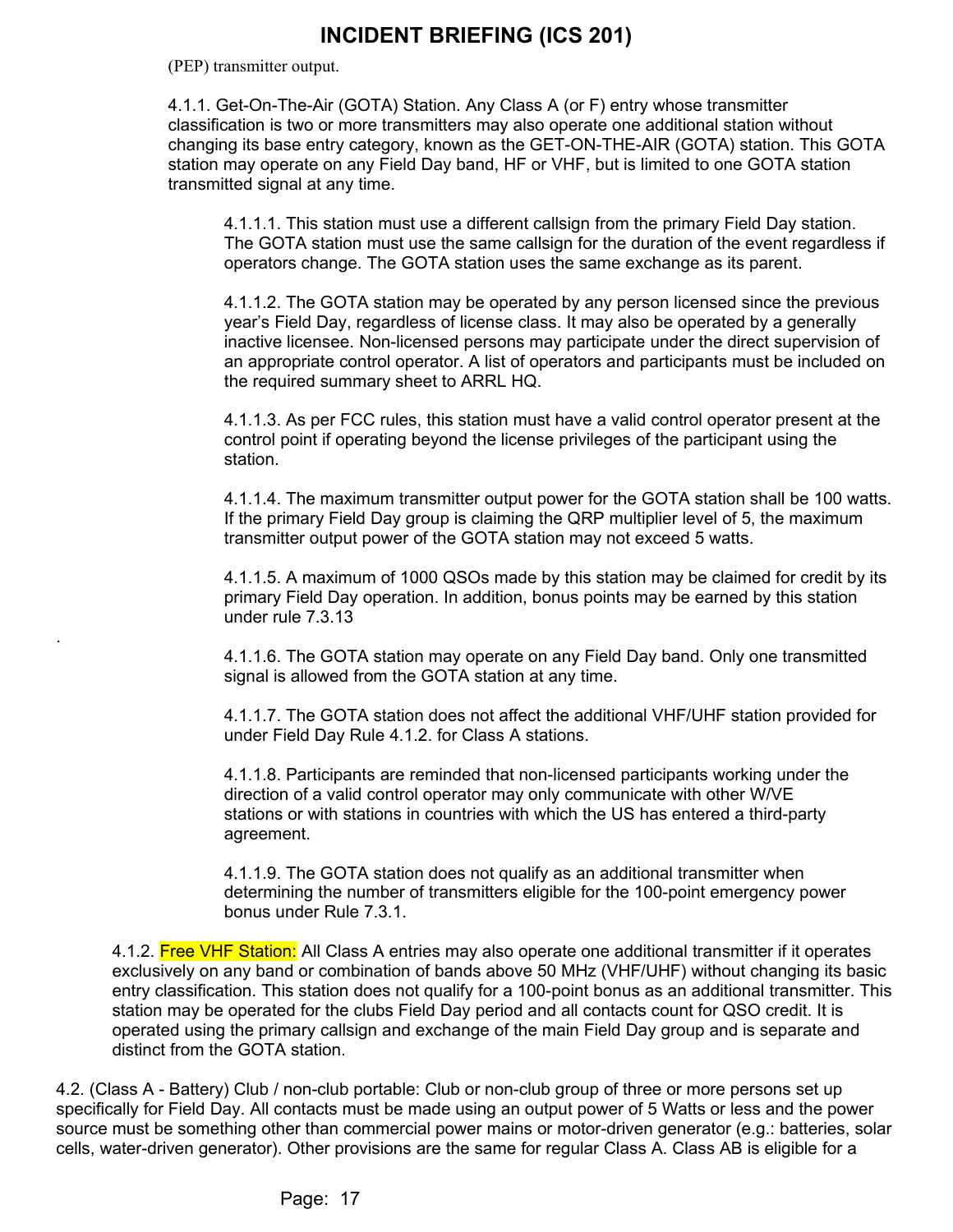GOTA station if GOTA requirements are met; however, if a GOTA station is used in this class it must meet the 5-Watt or less power requirement of this category.

4.3. (Class B) One or two person portable: A Field Day station set up and operated by no more than two persons. Other provisions are the same for Class A except it is not eligible for a GOTA or free VHF station. One and two-person Class B entries will be listed separately. Class B stations are limited to 100 W Peak Envelope Power (PEP) transmitter output.

4.4. (Class B - Battery) One or two person portable: A Field Day station set up and operated by no more than two persons. All contacts must be made using an output power of 5 Watts or less and the power source must be something other than commercial mains or motor-driven generator. Other provisions are the same for Class A except it is not eligible for a GOTA or free VHF station. One- and two-person Class B - Battery entries will be listed separately.

4.5. (Class C) Mobile: Stations in vehicles capable of operating while in motion and normally operated in this manner. This includes maritime and aeronautical mobile. If the Class C station is being powered from a car battery or alternator, it qualifies for emergency power but does not qualify for the multiplier of 5, as the alternator/battery system constitutes a motor-driven generating system. Class C stations are limited to 100 W Peak Envelope Power (PEP) transmitter output.

4.6. (Class D) Home stations: Stations operating from permanent or licensed station locations using commercial power. NEW For 2022: Class D may work all Field Day stations. Class D stations are limited to 100 W Peak Envelope Power (PEP) transmitter output.

4.7. (Class E) Home stations - Emergency power: Same as Class D, but using emergency power for transmitters and receivers. Class E may work all Field Day stations. Class E stations are limited to 100 W Peak Envelope Power (PEP) transmitter output.

4.8. (Class F) Emergency Operations Centers (EOC): An amateur radio station at an established EOC activated by a club or non-club group. Class F operation must take place at an established EOC site. Stations may utilize equipment and antennas temporarily or permanently installed at the EOC for the event. Entries will be reported according to number of transmitters in simultaneous operation. Class F stations are eligible for a free VHF station. At Class 2F they are also eligible for a GOTA station. Class F stations are limited to 100 W Peak Envelope Power (PEP) transmitter output.

4.8.1. For Field Day purposes, an Emergency Operations Center (EOC) is defined as a facility established by:

a) a Federal, State, County, City or other Civil Government, agency or administrative entity; or, b) a Chapter of a national or international served agency (such as American Red Cross or Salvation Army) with which your local group has an established operating arrangement;

4.8.1.1. A private company EOC does not qualify for Class F status unless approved by the ARRL Field Day Manager.

4.8.2. Planning of a Class F operation must take place in conjunction and cooperation with the staff of the EOC being activated.

4.8.3. Other provisions not covered are the same as Class A.

4.8.4. A Class F station may claim the emergency power bonus if emergency power is available at the EOC site.

4.8.4.1. The emergency power source must be tested during the Field Day period but you are not required to run the Class F operation under emergency power.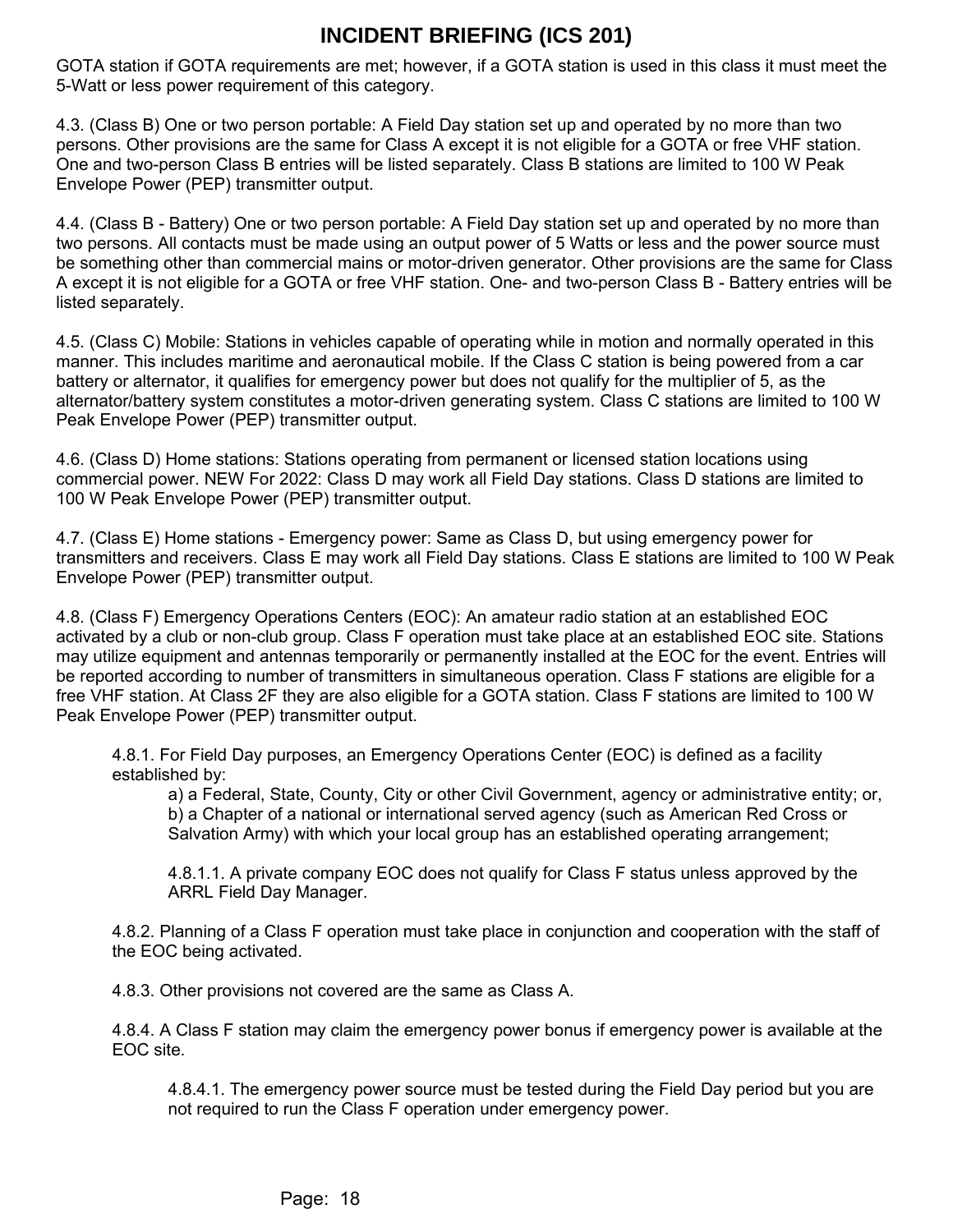**5. Exchange:** Stations in ARRL / RAC sections will exchange their Field Day operating Class and ARRL / RAC section. Example: a three transmitter Class A station in Connecticut which also has a GOTA station and the extra VHF station would send "3A CT" on CW or Digital, or "3 Alpha Connecticut" on Phone. DX stations send operating class and the term DX (i.e. 2A DX).

#### **6. Miscellaneous Rules:**

6.1. A person may not contact for QSO credit any station from which they also participate.

6.2. A transmitter/receiver/transceiver used to contact one or more Field Day stations may not subsequently be used under any other callsign to participate in Field Day. Family stations are exempt provided the subsequent callsign used is issued to and used by a different family member.

6.3. Field Day contacts are allowed using Phone, CW and Digital (non-CW) modes. Stations can be worked once per band per mode under this rule.

6.4. All voice contacts are equivalent.

6.5. All non-CW digital contacts are equivalent.

6.6. Cross-band contacts are not permitted (Satellite QSOs cross-band contacts are exempted).

6.7. The use of more than one transmitter at the same time on a single band-mode is prohibited. Exception: a dedicated GOTA station may operate as prescribed in Rule 4.1.

6.8. No repeater contacts are allowed.

6.9. Batteries may be charged while in use. Except for Class D stations, the batteries must be charged from a power source other than commercial power mains. To claim the power multiplier of five, the batteries must be\ charged from something other than a motor driven generator or commercial mains.

6.10. All stations for a single entry must be operated under one callsign, except when a dedicated GOTA station is operated as provided under Field Day Rule 4.1.1. it uses a single, separate callsign.

**7. Scoring:** Scores are based on the total number of QSO points times the power multiplier corresponding to the highest power level under which any contact was made during the Field Day period plus the bonus points.

**Aggregate Club Score:** An aggregate club score will also be published, which will be the sum of all individual entries indicating a specific club (similar to the aggregate score totals used in ARRL affiliated club competitions). Participants from any Class can optionally include a single club name with their submitted results following Field Day. For example, if Podunk Hollow Radio Club members Becky, W1BXY, and Hiram, W1AW, both participate in 2021 Field Day -- Hiram from his Class D home station, and Becky from her Class C mobile station -- both can include the radio club's name when reporting their individual results. The published results listing will include individual scores for Hiram and Becky, plus a combined score for all entries identified as Podunk Hollow Radio Club. .1. QSO Points:

- 7.1.1. Phone contacts count one point each.
- 7.1.2. CW contacts count two points each.
- 7.1.3. Digital contacts count two points each.

7.2. Power multipliers: The power multiplier that applies is determined by the highest power output of any of the transmitters used during the Field Day operation.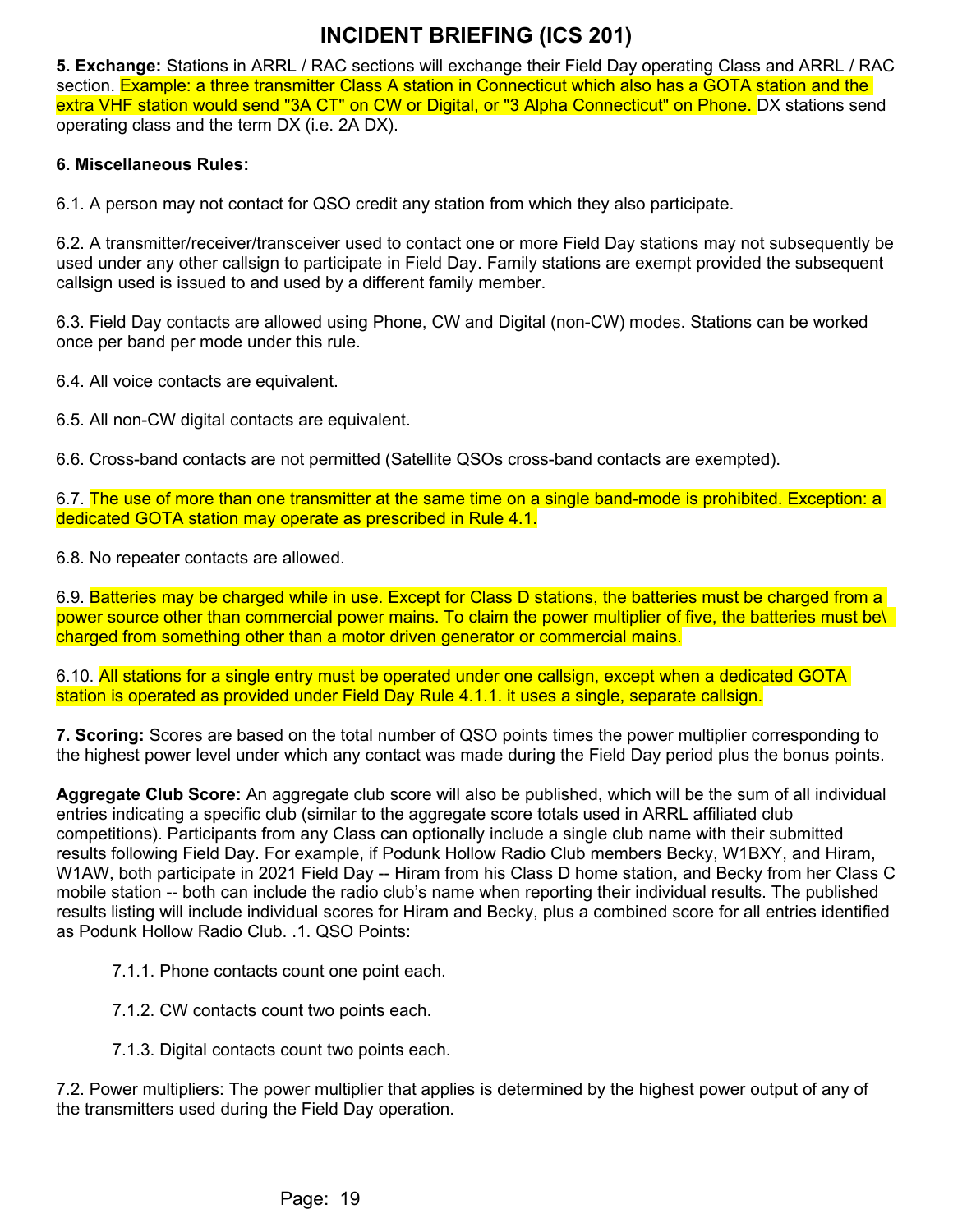7.2.1. If all contacts are made using a power of 5 Watts or less and if a power source other than commercial mains or motor-driven generator is used (batteries, solar cells, water-driven generator), the power multiplier is 5 (five).

7.2.2. If all contacts are made using a power of 5 Watts or less, but the power source is from a commercial main or from a motor-driven generator, the power multiplier is 2. If batteries are charged during the Field Day period using commercial mains or a motor-driven generator the power multiplier is 2 (two).

7.2.3. If any or all contacts are made using an output power up to 100 Watts or less, the power multiplier is 2 (two).

7.2.4. If any or all contacts are made using an output power greater than 150 Watts, the power multiplier is 1 (one). NEW for 2022: Power output cannot exceed 100 watts Peak Envelope Power (PEP) transmitter output.

7.2.5. The power multiplier for an entry is determined by the maximum output power used by any transmitter used to complete any contact during the event. (Example: a group has one QRP station running 3 Watts and a second station running 100 Watts, the power multiplier of 2 applies to all contacts made by the entire operation).

7.3. Bonus Points: All stations are eligible for certain bonus points, depending on their entry class. The following bonus points will be added to the score, after the multiplier is applied, to determine the final Field Day score. Bonus points will be applied only when the claim is made on the summary sheet and any proof required accompanies the entry or is received via email or normal mail delivery.

7.3.1. 100% Emergency Power: 100 points per transmitter classification if all contacts are made only using an emergency power source up to a total of 20 transmitters (maximum 2,000 points.) GOTA station and free VHF Station for Class A and F entries do not qualify for bonus point credit and should not be included in the club's transmitter total. All transmitting equipment at the site must operate from a power source completely independent of the commercial power mains to qualify. (Example: a club operating 3 transmitters plus a GOTA station and using 100% emergency power receives 300 bonus points.) Available to Classes A, B, C, E, and F.

7.3.2. Media Publicity: UPDATED for 2022: 100 bonus points may be earned for obtaining publicity from the local media. A copy of the actual media publicity received (newspaper article, etc.) must be submitted to claim the points. Any combination of bona fide media hits would qualify for the bonus points. For example, posting the details of your upcoming or ongoing Field Day activity, or your Field Day results, on a club or news media site, on Facebook, or via Twitter and Instagram would meet the bonus criteria. Available to all Classes.

7.3.3. Public Location: 100 bonus points for physically locating the Field Day operation in a public place (i.e. shopping center, park, school campus, etc). The intent is for amateur radio to be on display to the public. Available to Classes A, B and F.

7.3.4. Public Information Table: 100 bonus points for a Public Information Table at the Field Day site. The purpose is to make appropriate handouts and information available to the visiting public at the site. A copy of a visitor's log, copies of club handouts or photos is sufficient evidence for claiming this bonus. Available to Classes A, B and F.

7.3.5. Message Origination to Section Manager: 100 bonus points for origination of a formal message to the ARRL Section Manager or Section Emergency Coordinator by your group from its site. You should include the club name, number of participants, Field Day location, and number of ARES operators involved with your station. The message must be transmitted during the Field Day period and a copy of it must be included in your submission in standard ARRL radiogram or no credit will be given. The message must leave or enter the Field Day operation via amateur radio RF. The Section Manager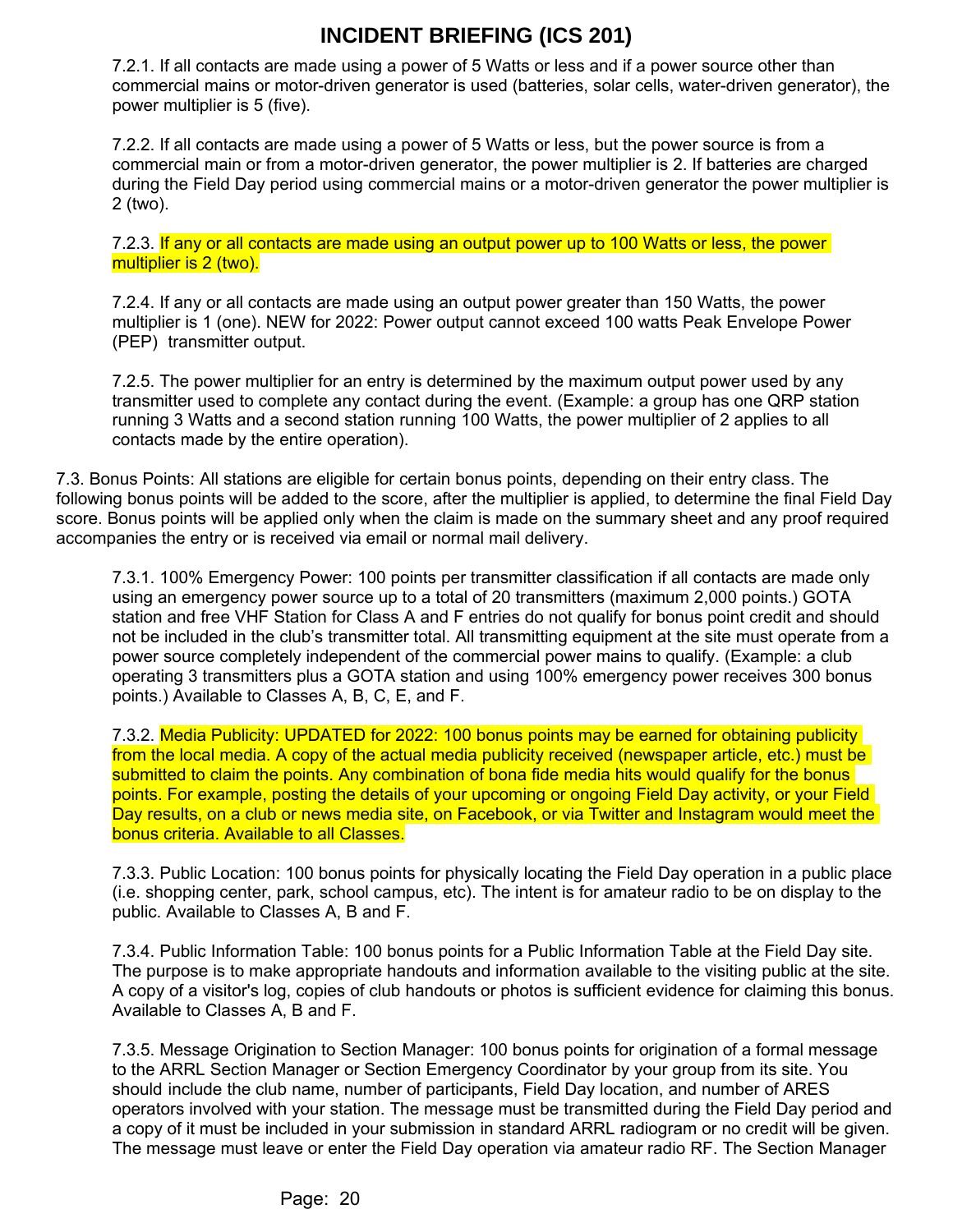message is separate from the messages handled in Rule 7.3.6. and may not be claimed for bonus points under that rule. Available to all Classes.

7.3.6. Message Handling: 10 points for each formal message originated, relayed or received and delivered during the Field Day period, up to a maximum of 100 points (ten messages). Copies of each message must be included with the Field Day report. The message to the ARRL SM or SEC under Rule 7.3.5. does not count towards the total of 10 for this bonus. All messages claimed for bonus points must leave or enter the Field Day operation via amateur radio RF. Available to all Classes.

7.3.7. Satellite QSO: 100 bonus points for successfully completing at least one QSO via an amateur radio satellite during the Field Day period. "General Rules for All ARRL Contests" (Rule 3.7.2.), (the no-repeater QSO stipulation) is waived for satellite QSOs. Groups are allowed one dedicated satellite transmitter station without increasing their entry category. Satellite QSOs also count for regular QSO credit. Show them listed separately on the summary sheet as a separate "band." You do not receive an additional bonus for contacting different satellites, though the additional QSOs may be counted for QSO credit unless prohibited under Rule 7.3.7.1. The QSO must be between two Earth stations through a satellite. Available to Classes A, B, and F.

7.3.7.1 Stations are limited to one (1) completed QSO on any single channel FM satellite.

7.3.8. Alternate Power: 100 bonus points for Field Day groups making a minimum of five QSOs without using power from commercial mains or petroleum driven generator. This means an "alternate" energy source of power, such as solar, wind, methane or water. This includes batteries charged by natural means (not dry cells). The natural power transmitter counts as an additional transmitter. If you do not wish to increase your operating category, you should take one of your other transmitters off the air while the natural power transmitter is in operation. A separate list of natural power QSOs should be submitted with your entry. Available to Classes A, B, E, and F.

7.3.9. W1AW Bulletin: 100 bonus points for copying the special Field Day bulletin transmitted by W1AW (or K6KPH) during its operating schedule during the Field Day weekend (listed in this rules announcement). An accurate copy of the message is required to be included in your Field Day submission. (Note: The Field Day bulletin must be copied via amateur radio. It will not be included in Internet bulletins sent out from Headquarters and will not be posted to Internet BBS sites.) Available to all Classes.

7.3.10. Educational activity bonus: One (1) 100-point bonus may be claimed if your Field Day operation includes a specific educational-related activity. The activity can be diverse and must be related to amateur radio. It must be some type of formal activity. It can be repeated during the Field Day period but only one bonus is earned. For more information consult the FAQ in the complete Field Day packet. Available to Classes A & F entries and available clubs or groups operating from a club station in class D and E with 3 or more participants.

7.3.11. Site Visitation by an elected governmental official: One (1) 100-point bonus may be claimed if your Field Day site is visited by an elected government official as the result of an invitation issued by your group. Available to all Classes.

7.3.12. Site Visitation by a representative of an agency: One (1) 100-point bonus may be claimed if your Field Day site is visited by a representative of an agency served by ARES in your local community (American Red Cross, Salvation Army, local Emergency Management, law enforcement, etc.) as the result of an invitation issued by your group. ARRL officials (SM, SEC, DEC, EC, etc) do not qualify for this bonus. Available to all Classes.

7.3.13. GOTA Bonus. Class A and F stations operating a GOTA station may earn the following bonus points: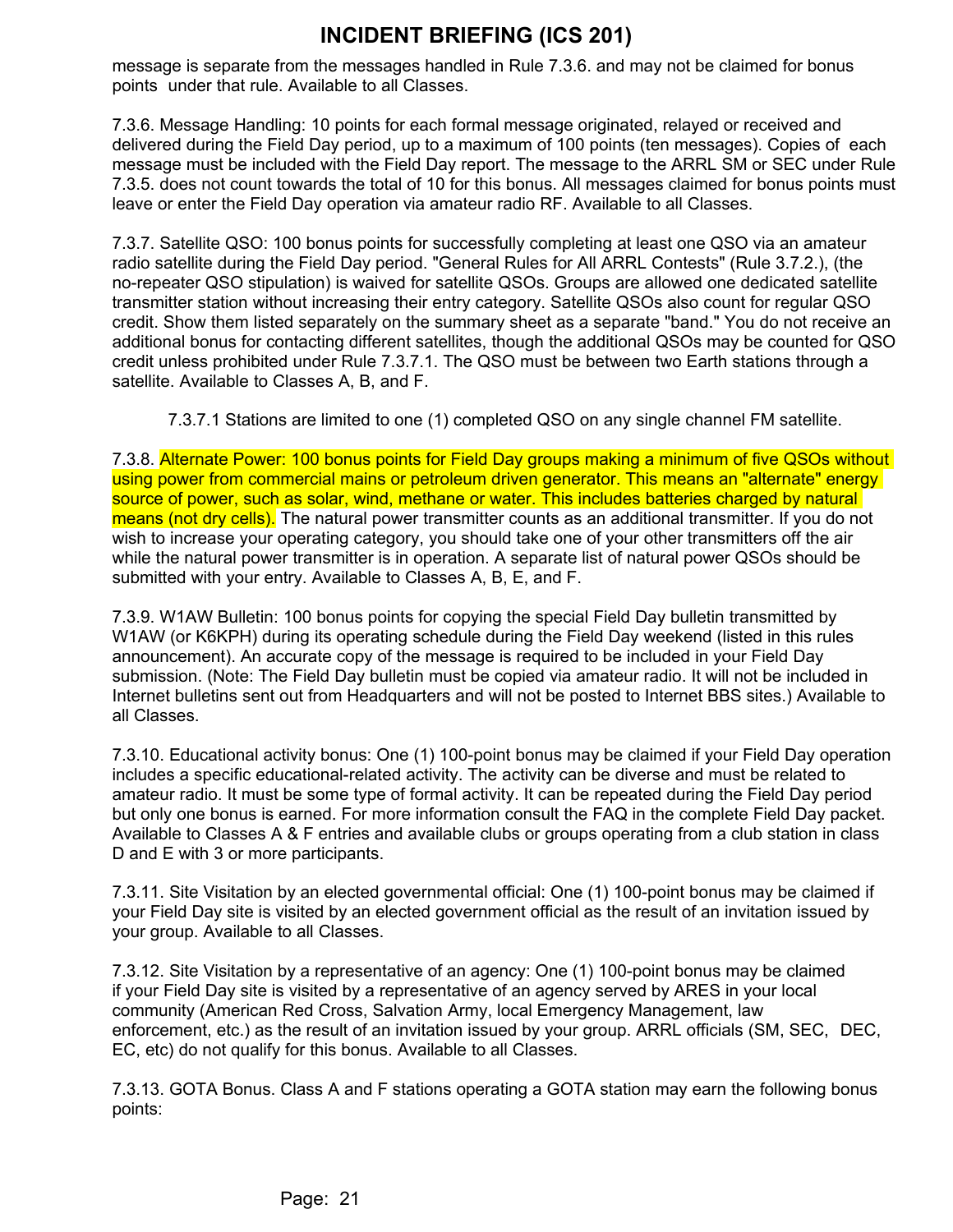7.3.13.1. When a GOTA operator successfully completes 20 QSOs, they receive 20 bonus points. Upon reaching an additional 20 QSOs the same operator receives a second 20 bonus points, up to a maximum of 100 Bonus points per GOTA operator. An operator may make more than 100 QSOs but the QSOs over 100 do not qualify for an additional bonus.

7.3.13.1.1. Additional GOTA operators may earn the GOTA bonus points under this rule, up to the maximum of 500 bonus points. (Remember that there is a 1000-QSO limit for the GOTA station. But no single GOTA operator may earn more than 100 of the GOTA bonus points except as provided in 7.3.13.2.)

7.3.13.1.2. A single GOTA operator must complete all 20 QSOs required before the bonus is earned. There is no "partial credit" for making only a portion of the 20 QSOs or "pooling" QSOs between operators.

7.3.13.2. If a GOTA station is supervised full-time by a GOTA Coach, the bonus points earned for each 20 QSOs completed under Rule 7.3.13.1. will be doubled.

7.3.13.2.1. The GOTA Coach supervises the operator of the station, doing such things as answering questions and talking them through contacts, but may not make QSOs or perform logging functions.

7.3.13.2.2. To qualify for this bonus, there must be a designated GOTA Coach present and supervising the GOTA station at all times it is being operated.

7.3.14. Web submission: A 50-point bonus may be claimed by a group submitting their Field Day entry via thehttps://field-day.arrl.org/fdentry.php web app. Available to all Classes.

7.3.15. Field Day Youth Participation:

7.3.15.1. A 20-point bonus (maximum of 100) may be earned by any Class A, C, D, E, or F group for e ach participant age 18 or younger at your Field Day operation that completes at least one QSO.

7.3.15.2. For a 1-person Class B station, a 20-point bonus is earned if the operator is age 18 or younger. For a 2-person Class B station, a 20-point bonus is earned for each operator age 18 or younger (maximum of 40 points.) Keep in mind that Class B is only a 1 or 2 person operation. This bonus does not allow the total number of participants in Class B to exceed 1 or 2.

7.3.16 Social Media: 100 points for promoting your Field Day activation to the general public via an a ctive, recognized and utilized social media platform (Facebook, Twitter, Instagram, etc). This bonus is available to bona fide Amateur Radio clubs and Field Day groups that welcome visitors to their operation. Individual participants do not qualify for this bonus. Club websites do not qualify for this bonus. Available to all classes.

7.3.17 Safety Officer Bonus: A 100-point bonus may be earned by having a person serving as a Safety Officer for those groups setting up Class A stations. This person must verify that all safety concerns on the Safety Check List (found in the ARRL Field Day Packet) have been adequately met. This is an active bonus – simply designating someone as Safety Officer does not automatically earn this bonus. A statement verifying the completion of the Safety Check List must be included in the supporting documentation sent to ARRL HQ in order to claim this bonus. Available to Class A entries only.

#### **8. Reporting:**

8.1. Entries may be submitted to the ARRL via:

8.1.1. Field Day Web App at https://field-day.arrl.org/fdentry.php or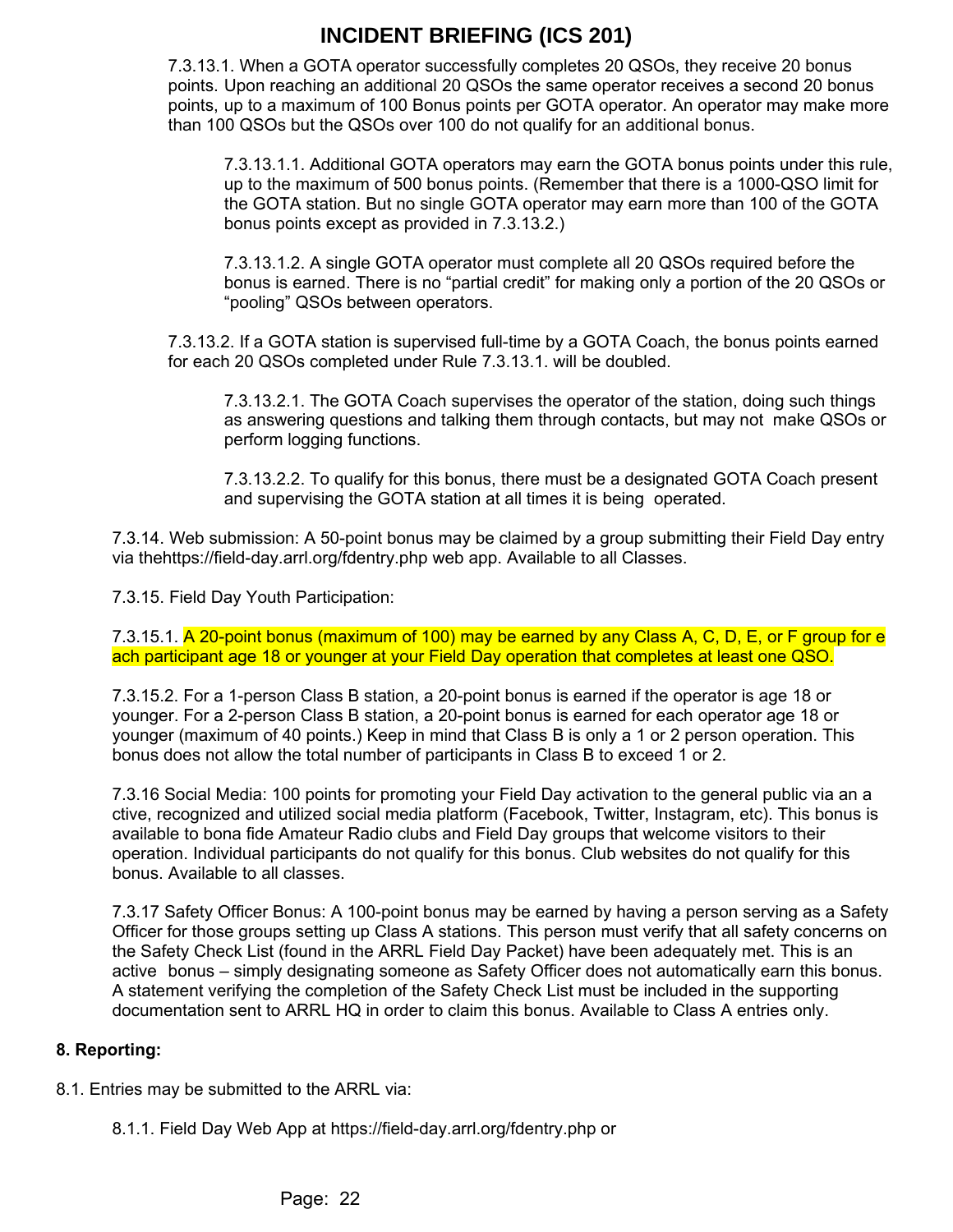8.1.2. USPS or other delivery service to (tracking highly recommended): Field Day Entries, 225 Main St, Newington, CT 06111.

8.2. Entries must be postmarked or submitted by Tuesday July 26, 2022. Late entries cannot be accepted.

8.3. A complete Field Day Web Applet Submission site entry consists of:

8.3.1. An official ARRL summary sheet which is completed via web app at <https://fieldday.arrl.org/fdentry.php>;

8.3.2. Supporting information uploaded via web app. Supporting information must include:

8.3.2.1. An attached list of stations worked by band/mode during the Field Day period (dupe sheet or an alpha/numeric list sorted by band and mode – a Cabrillo log can be submitted in lieu of a Dupe Sheet/Calls list by band/mode); and

8.3.2.2. Proof of all bonus points claimed (copies of visitor logs, press releases, NTS messages handled, photographs, etc).

8.3.2.3 The web app will display a confirmation number and email a confirmation of your Field Day entry to the email address entered via the app. Please be sure to record this confirmation number and/or save the confirmation email.

8.4 While the preferred method of submitting entries is via the Web Applet, entries and/or supporting documentation may alternately be submitted via email to fieldday@arrl.org. A complete non-web-app mail submission consists of:

8.4.1. An electronic copy of an ARRL summary sheet completely and accurately filled out;

8.4.2. An attached list of stations worked by band/mode during the Field Day period (dupe sheet or an alpha/numeric list sorted by band and mode); and

8.4.3. Proofs of bonus points claimed (copies of visitor logs, press releases, NTS messages handled, photographs, etc).

8.5. A complete land/postal-mail or delivery non-electronic submission consists of:

8.5.1. A complete and accurate ARRL summary sheet;

8.5.2. An accompanying list of stations worked by band/mode during the Field Day period (dupe sheet or an alpha/numeric list sorted by band and mode); and

8.5.3. Proofs of bonus points claimed (copies of visitor logs, press releases, NTS messages handled, photographs, etc).

8.6. Complete station logs are NOT required for submission, and ARRL does not use the logs. The club should maintain log files for one year in case they are requested by ARRL HQ. However, a list of stations worked sorted by band and mode (dupe sheet) is required.

8.7. Cabrillo format log files are NOT required for Field Day entries, but they will be accepted in lieu of the dupe sheets (but do not constitute an entry unless the web app (or a corresponding summary sheet with complete mailed entry) is also submitted.

8.8. Digital images of proof of bonus points are acceptable.

8.9. Electronic submissions are considered signed when submitted.